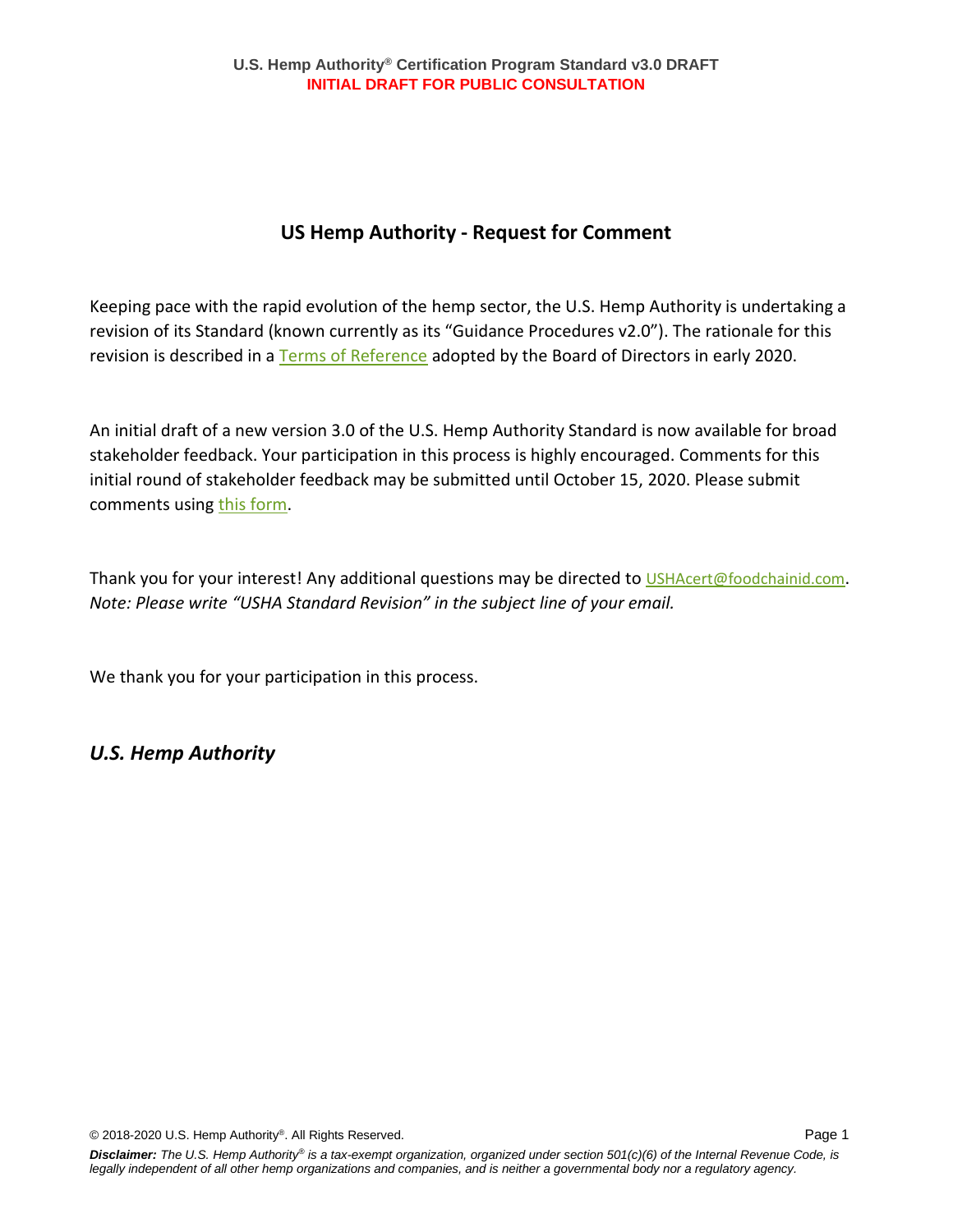# **1 INTRODUCTION & OBJECTIVES**

### **1.1 BACKGROUND**

*Cannabis sativa* (hemp) has been valued by cultures around the world for its many and varied uses since time immemorial, including as a part of farming systems, food, medicine, fiber, and for other purposes. In recent years a resurgence of public awareness of the value of and consumer interest in hemp and hemp-derived products has led to increased demand in the marketplace, along with increased field production and product development in countries where its cultivation has been legalized. With the passage of the United States Farm Bill in 2018, hemp became legal again for cultivation in the United States, adding to an already widespread resurgence in production and consumption of hemp-based products.

The early stages of this resurgence of hemp have raised exciting opportunities for producers and consumers. A myriad of products has been released into the marketplace, teeming with innovationsstemming from the nature and potential of the plant itself and entrepreneurial ingenuity. As an agricultural crop, hemp affords the grower a valuable addition to crop rotation and soil stewardship, and the potential for a new income stream. Even so, significant challenges have arisen along with these opportunities: market volatility in these early stages of rapid sector evolution mean instability in sales contracts and supply chains, and potential economic risks; product claims are many, varied, and sometimes unsubstantiated; product quality is variable; and laws and governmental regulations are inconsistent across jurisdictions and still in a rapid state of flux.

The U.S. Hemp Authority was launched in 2019 as an initiative to serve this burgeoning sector. As a multistakeholder platform, it coalesces a balance of interests into a Standard and Certification Program aimed at demonstrating the willingness and ability of the private sector to be self-regulating and an effective and reliable voice in a public-private partnership with regulatory agencies. This unified approach by the sector affords an assurance to consumers and regulators that products certified under the U.S. Hemp Authority are consistently trustworthy. Furthermore, the ongoing evolution of this Standard serves as a convening for interested parties to develop best practices, leadership, and continuously improve production practices and inform the most practical ways forward for the whole sector.

## **1.2 PROGRAM SCOPE & OBJECTIVES**

The U.S. Hemp Authority Certification Standard encompasses the entire production chain from seed to final product. Certification is awarded to three categories of operations: Growers, Processor/Manufacturers, and Brand Owners. Compliance with applicable sections of the Standard is required for each of these stages of the supply chain. U.S. Hemp Authority certification can be attained for hemp and hemp products such as raw biomass, food, dietary supplements, personal care products, and products based on hemp fiber.

Hemp Growers, Processor/Manufacturers, and Brand Owners operate in a broader market context, and are thereby subject to regulations and practice expectations that are common to all kinds of operations within their respective category of activities. It is therefore not the intention of the U.S. Hemp Authority Standard to explicitly repeat in detail all such common requirements, but rather contains provisions to assure that operators have systems in place to adhere to relevant industry norms. For example, any manufacturer of dietary supplements in the United States is required per 21 CFR 111 to follow current Good Manufacturing Practices (cGMPs); similarly, food manufacturers are expected to follow food safety guidelines as delineated in 21 CFR 117.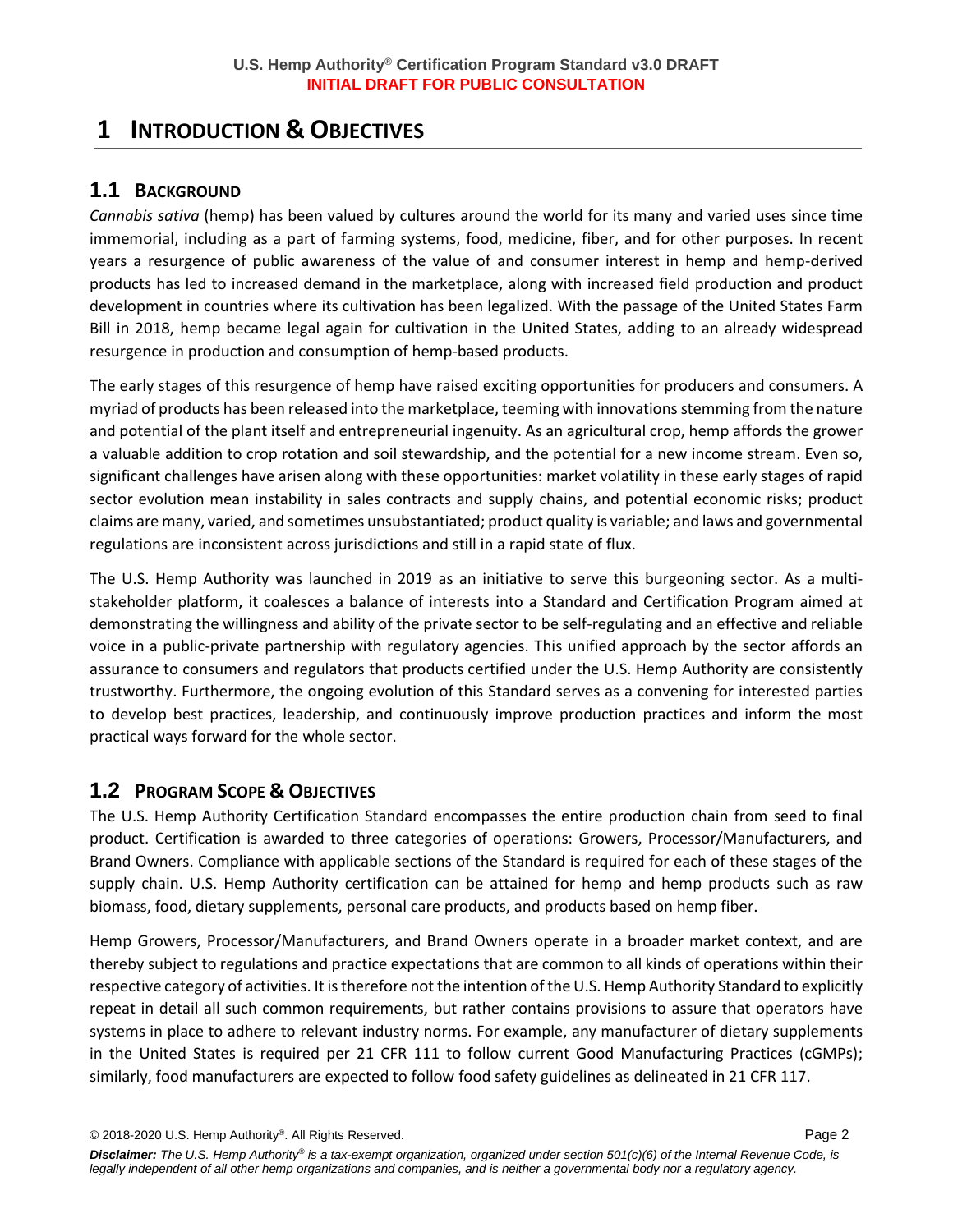With the expectation that operators must employ these "baseline" practices simply in order to be in business anyway, this Standard focuses on the specific characteristics and attributes of hemp with respect to production practices, legal compliance, product quality, and labeling. While the importance of these baseline good and necessary production practices cannot be forsaken, it is the hemp-specific features that are not covered by other assurance schemes that provide the most salient added value of the U.S. Hemp Authority Certification Program.

This Standard is organized such that terms and requirements applicable to all operations seeking certification appear first, namely a Glossary and a statement of prohibited practices and inputs. Following these are sections specific to certification of each successive supply chain link category, ie requirements for Growers, Processor/Manufacturers, and Brand Owners. The U.S. Hemp Authority Standard, through its Certification Program aims to assure all interested parties that production practices meet legal requirements for quality of hemp and hemp-derived ingredients and products, that ingredients and products are handled to maintain product integrity, and are labeled to represent their contents truthfully and clearly. Certified operators are held accountable for demonstrating compliance with all applicable requirements of the Standard, including providing for adequate worker training and safety, and documentation of practices to attest to product quality, authenticity, and traceability.

The Standard is crafted such that requirements are directly verifiable via physical inspection and/or document audit. Certain clauses also are followed by Guidance notes; these are explicitly noted as such and serve as recommendations but are not absolute requirements.

# **2 GLOSSARY**

**The following definitions and interpretations apply to these terms when used in this Standard:**

**Adulteration** refers to a food, dietary supplement, or personal care product that may be considered adulterated if it (1) contains any poisonous or deleterious substance which may render it injurious to health, or if any valuable constituent has been in whole or in part omitted or abstracted therefrom; or (2) if any substance has been substituted wholly or in part therefor; or (3) if damage or inferiority has been concealed in any manner; (4) if any substance has been added thereto or mixed or packed therewith so as to increase its bulk or weight, or reduce its quality or strength, or make it appear better or of greater value than it is; or (5) if it has been intentionally subjected to radiation, unless the use of the radiation was in conformity with a regulation or exemption. In the event the substance is not an added substance, such food shall not be considered adulterated if the quantity of such substance in such food does not ordinarily render it injurious to health.

Authority having jurisdiction usually means the state, but it could be FDA,<sup>1</sup> FTC, <sup>2</sup> USDA,<sup>3</sup> EPA, <sup>4</sup> tribal government, county or city.

<sup>1</sup> U.S. Food & Drug Administration.

<sup>2</sup> U.S. Federal Trade Commission.

<sup>3</sup> U.S. Department of Agriculture.

<sup>4</sup> U.S. Environmental Protection Agency.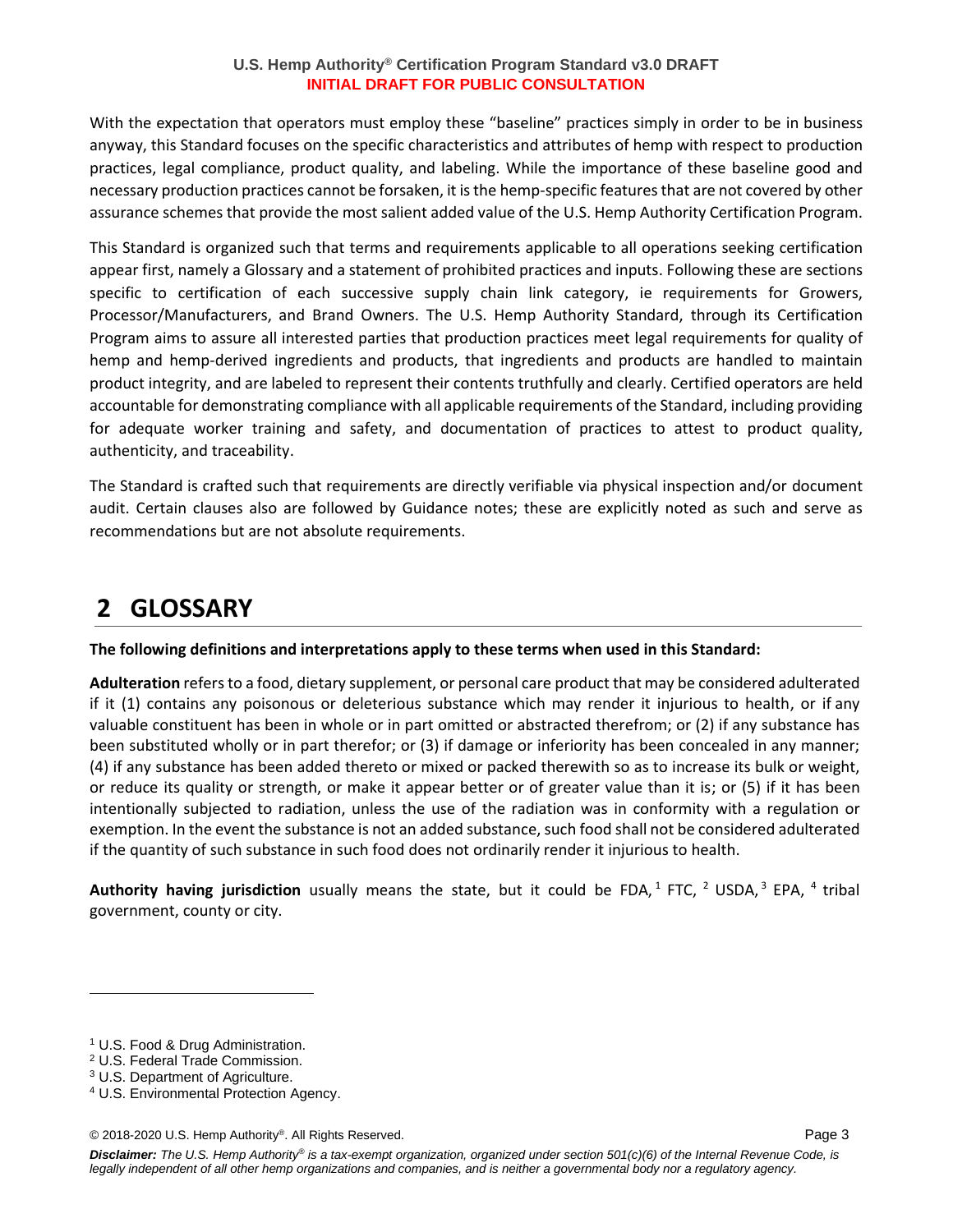**Batch** means a specific quantity of a hemp product that is uniform, that is intended to meet specifications for identity, purity, strength, and composition, and that is produced during a specified period of time according to a single manufacturing record during the same cycle of manufacture.

**Batch number, or lot number** means any distinctive group of letters, or numbers, or any combination of them, from which the complete history of the processing, packaging, labeling, and/or storage of a batch or lot of hemp product can be determined.

**Bioengineered** has the same definition as found in 7 CFR Part 66, , namely a "substance that contains genetic material that has been modified through *in vitro* recombinant deoxyribonucleic acid (rDNA) techniques and for which the modification could not otherwise be obtained through conventional breeding or found in nature."

**Brand owner** means a company that owns a hemp product brand.

**Broad Spectrum Extract** is hemp extract that has been processed to remove THC such that the quantified THC has been deemed non-detectable by a compliant laboratory using a fit-for-purpose method with a limit of quantification of less than 0.01%.

**Cannabinoids** means a group of 22-carbon compounds produced by plants in the genus *Cannabis,* including their analogs and transformation products, in particular 21-carbon compounds resulting from decarboxylation during processing.

**Cannabimimetic phytochemical** means any substance not derived from the genus *Cannabis* with similar pharmacological effects to those of the genus *Cannabis* in that it acts directly or indirectly on cannabinoid receptors in the body.

**Certification body** means the organization assigned to inspect, audit, and otherwise evaluate an operation's compliance with this Standard.

**Component** means any ingredient, additive, processing aid used in the manufacture of a hemp product.

**Confidence level** means the probability or percentage chance that a result will be reliable.

**Facility** means all or any part of a building or location used for or in connection with manufacturing, processing, packaging, labeling, or storage of hemp products or ingredients.

**Full Spectrum Extract** is hemp extract including any naturally-occurring THC and other cannabinoids, terpenes, and other naturally occurring compounds, that has been processed without intentional complete removal of any compounds, and has a final THC quantification of not greater than 0.3%.

**Genetically engineered** means produced from an organism or organisms in which the genetic material has been altered through the application of:

- a. Vector-based recombinant deoxyribonucleic acid (DNA) or ribonucleic acid (RNA) techniques; direct introduction of DNA or RNA into cells, protoplasts, or organelles; or other in vitro nucleic acid techniques;
- b. Methods of fusing cells or protoplasts beyond the taxonomic family that overcome natural physiological, reproductive barriers; and

<sup>© 2018-2020</sup> U.S. Hemp Authority® . All Rights Reserved. Page 4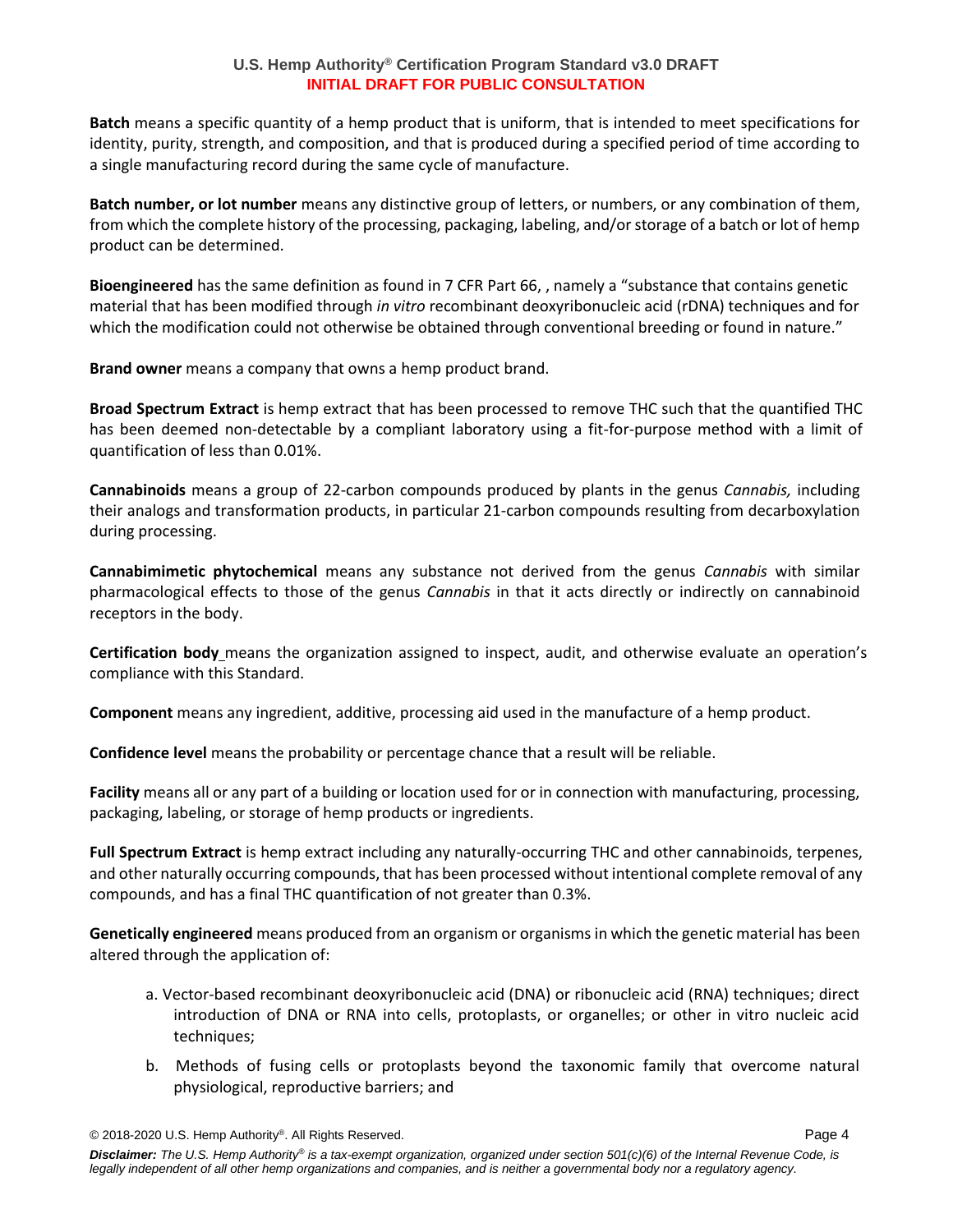does not include techniques used in traditional breeding and selection, such as selective breeding and hybridization.

**Genetically engineered ingredient** means an ingredient in dietary supplements or as an additive to food and beverages that is derived from or produced by a genetically engineered organism regardless of whether the ingredient contains detectable DNA or protein from a genetically engineered organism.

**Genetically modified organism (GMO)** is a term used that often relates to bioengineering and/or genetic engineering. This Standard instead use the terms "bioengineered" and "genetically engineered," which are terms and definitions used by US and foreign government authorities respectively, and by private sector standards and other organizations that address these issues.

**Good Agricultural Practices (GAP)** are a collection of recommended principles and practices to apply for onfarm production and post-production processes..

**Good Manufacturing Practice (GMP, or cGMP for current Good Manufacturing Practice)** means a system for ensuring that products are consistently produced and controlled according to current quality standards. cGMP for food, animal food, dietary supplements, and over-the-counter (OTC) drugs are regulated by the FDA within the Code of Federal Regulations (CFR) (*i.e.*, 21 CFR 117, 21 CFR 507, 21 CFR 111, and 21 CFR 210 respectively), and for over-the-counter (OTC) drugs. The FDA also has provided voluntary (non-binding) GMPs for cosmetics.

**Growth medium** means soil, or the solid, liquid or semi-solid substance used to support the growth of the plant.

**Hemp** means cultivars of the plant species *Cannabis sativa* L. and any part of that plant, including the seeds thereof and all derivatives, extracts, cannabinoids, isomers, acids, salts, and salts of isomers, whether growing or not, with a delta-9 tetrahydrocannabinol concentration of not more than 0.3 percent on a dry weight basis.<sup>5</sup>

**Hemp Extract** means a mixture of constituents obtained from some or all of the aerial parts of hemp by using a solvent.

**Hemp product** means any product manufactured or produced with hemp or containing or comprised of hemp or parts of the hemp plant, or hemp extract(s).

**Ingredient** means any substance that is used in the manufacture of a hemp product and that is intended to be present in the finished batch of the hemp product.

**Input** means any material that is used to grow a crop or is an ingredient or processing aid in the manufacture of a processed product.

**Isolate** means a hemp extract that has been processed to intentionally yield a high percentage of a single molecular constituent (such as CBD or another cannabinoid).

<sup>5</sup> 7 CFR 990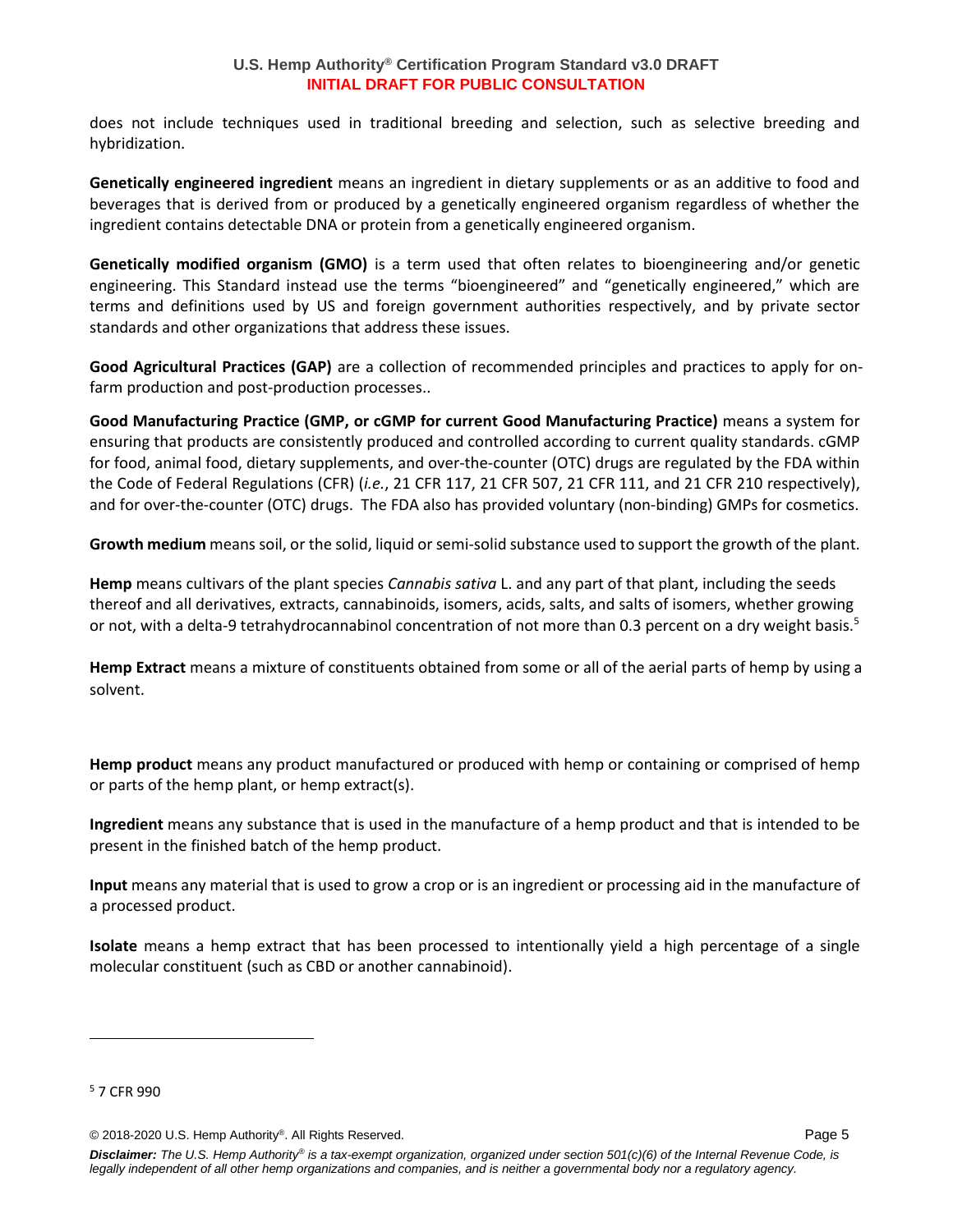Lot means a batch, or a specific identified portion of a batch, or, in the case of a hemp product produced by continuous process, a specific identified amount produced in a specified unit of time or quantity in a manner that is uniform and that is intended to meet specifications for identity, purity, strength, and composition.

**Must** is used herein to state a requirement. "Shall" means the same as must.

**Non-retail** means any product that is meant to be further transformed, packaged or labeled before being made available to the final consumer.

**Personal Protective Equipment (PPE)** means protective clothing, helmets, goggles, or other garments or equipment designed to protect the wearer's body from injury or infection. The hazards addressed by protective equipment include physical, electrical, heat, chemicals, biohazards, and airborne particulate matter.

**Pest** means any objectionable insect or other animal including but not limited to birds, rodents, flies, mites, and larvae.

**Processing** means making a transformative change to the hemp plant or product following harvest; converting an agricultural commodity into a marketable form.

**Processing aid** means (i) A substance that is added during the processing but is removed in some manner before a product it is packaged in its finished form; (ii) a substance that is added during processing, is converted into constituents normally present in the final product, and does not significantly increase the amount of the constituents naturally found in the final product; and (iii) a substance that is added for its technical or functional effect in the processing but is present in the finished product at insignificant levels and does not have any technical or functional effect in that final product.

**Quality** means that the hemp product meets the established specifications for identity, purity, strength, and composition, and limits on contaminants, and has been manufactured, packaged, labeled, and held under conditions to prevent adulteration.

**Retail** means any product labeled for final consumer use.

**Sample** means a sufficient amount of material that is statistically representative of the population from which it is taken. A sample may be a particular plant part, including inflorescence (flower), leaf, stalk or seed, or it may be a processed product (oil, extract, powder, etc.).

**Sanitize** means to adequately treat cleaned equipment, containers, utensils, etc. or any other cleaned contact surface by a process that is effective in destroying vegetative cells of microorganisms of public health significance, and in substantially reducing numbers of other microorganisms, but without adversely affecting the product or its safety for the consumer.

**Synthetic cannabinoid** means a cannabinoid that is not derived from the genus *Cannabis*.

**Tetrahydrocannabinol (THC**) is an intoxicating crystalline compound found in the genus *Cannabis*. U.S. federal law mandates that hemp plants may only contain trace amounts of THC (not more than 0.3% on a dry weight basis).

© 2018-2020 U.S. Hemp Authority® . All Rights Reserved. Page 6

*Disclaimer: The U.S. Hemp Authority® is a tax-exempt organization, organized under section 501(c)(6) of the Internal Revenue Code, is legally independent of all other hemp organizations and companies, and is neither a governmental body nor a regulatory agency.*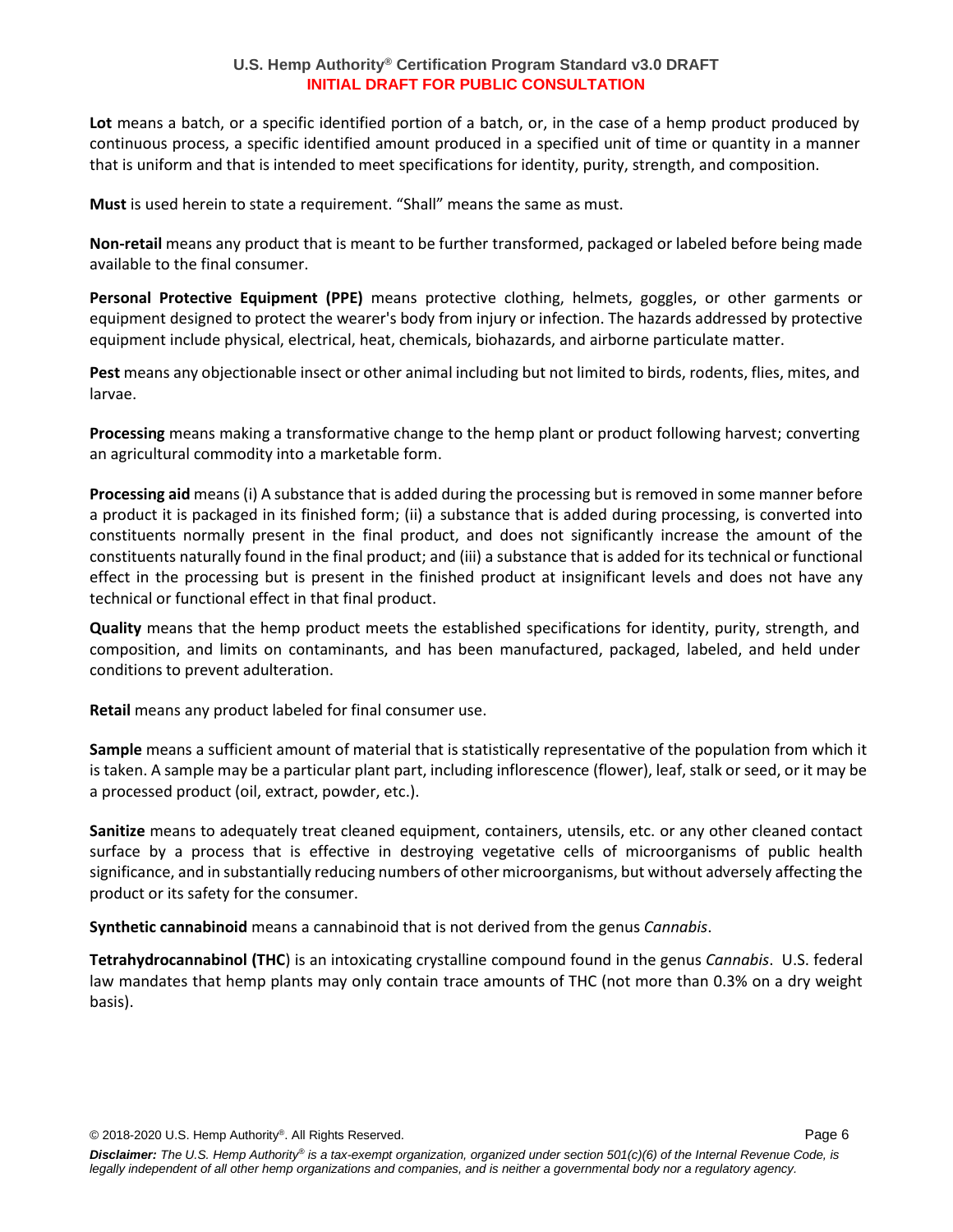# **3 REQUIREMENTS FOR ALL CERTIFIED OPERATORS**

### **3.1 COMPLIANCE WITH APPLICABLE LAWS**

3.1.1 Any operation certified under this Standard must be in compliance with all applicable laws, including holding relevant permits and licenses required by federal, state, tribal, or other jurisdictional authorities as applicable to the location and nature of their business. This also includes appropriate permits for importation and exportation of seed, hemp biomass or processed products.

3.1.2 Operators must demonstrate how they stay informed of what legal requirements apply to their operations, and how they follow such requirements on an ongoing basis.

3.1.3 Operators must keep on file a record of any violations of applicable laws for which they have been cited by relevant authorities.

### **3.2 PROHIBITIONS**

3.2.1 Only products containing cannabinoids derived from the hemp plant are eligible for U.S. Hemp Authority Certification. Products with synthetic cannabinoids, biosynthetic cannabinoids, cannabimimetic phytochemicals in lieu of hemp-derived cannabinoids, bioengineered hemp, and/or genetically engineered hemp may not be used in any stage.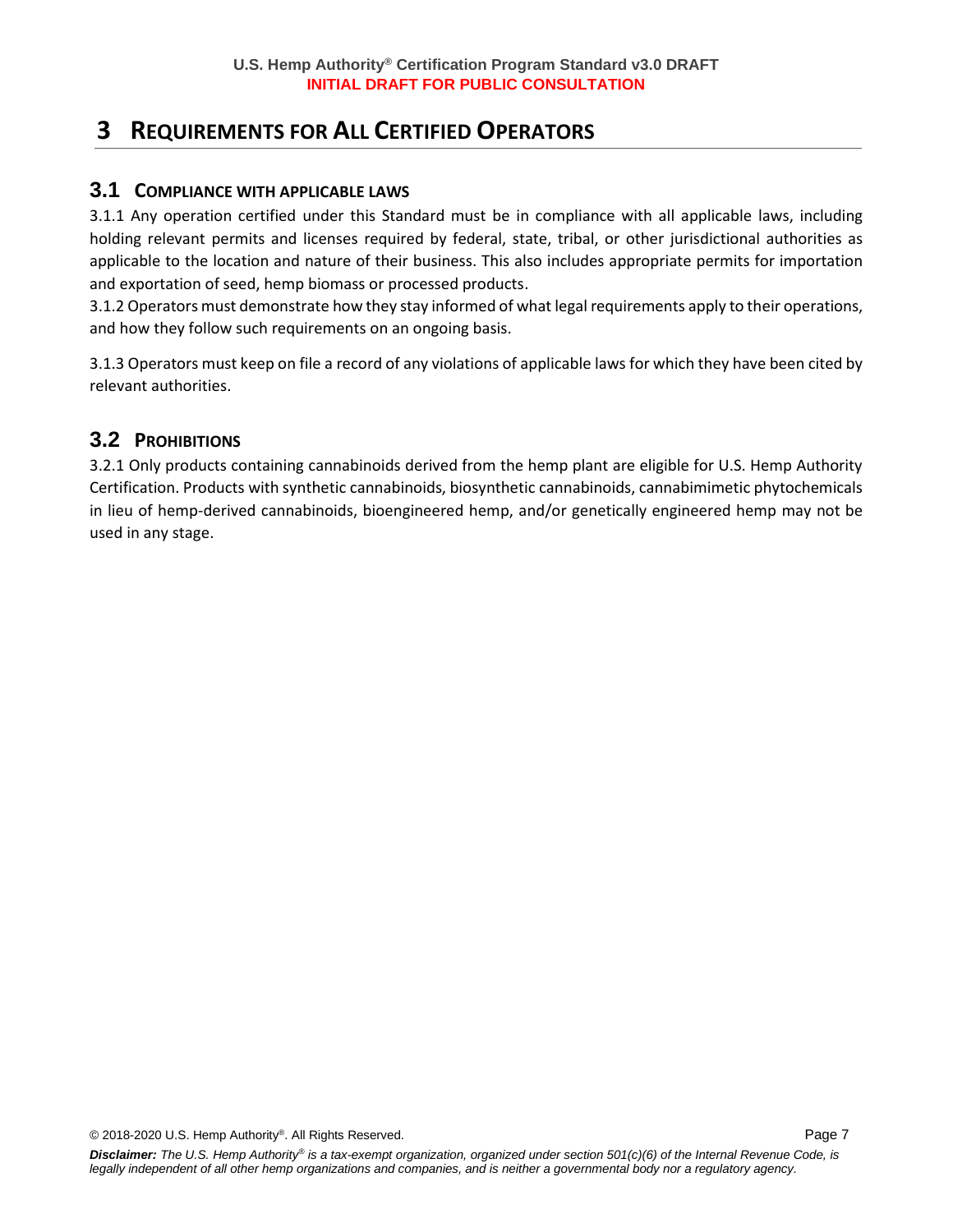# **4 REQUIREMENTS FOR GROWERS**

### **4.1 PRODUCTION PLANS AND RECORDS**

All certified Growers must have a plan for production that at least includes the practices and corresponding records noted in this section, to show that the plan being routinely implemented.

*Guidance: Growers can expect that their use of Good Agricultural Practices (GAP) will fulfill baseline requirements delineated in this section, but that additional considerations are needed as described below to address the specific characteristics of hemp.*

*The American Herbal Products Association AHPA also publishes a Guidance document on Good Agricultural Collection Practices and Good Manufacturing Practices (GACP-GMP) for botanical materials, available at http://www.ahpa.org/Portals/0/PDFs/Policies/Guidance-*

*Documents/AHPA\_Good\_Agricultural\_Collection\_Practices\_Good\_Manufacturing\_Practices\_Botanical\_Materi als.pdf?ver=2017-03-30-190312-060.*

4.1.1 Actual acreage and/or number of hemp plants grown, by variety. Maps of all growing parcels must be kept on file.

*Guidance: Farm Service Agency (FSA) crop reporting records may support compliance this requirement.*

4.1.2 Employee qualification and training records relevant to hemp production.

4.1.3 All sources of hemp seed used, by source, variety, and amount, and all related purchases.

*Guidance: With respect to imported seed, the U.S. Department of Agriculture (USDA) regulates the importation of all seeds for planting to ensure safe agricultural trade. USDA guidelines for the import of hemp seeds and hemp plants can be found at [https://www.aphis.usda.gov/aphis/ourfocus/planthealth/import](https://www.aphis.usda.gov/aphis/ourfocus/planthealth/import-information/hemp)[information/hemp](https://www.aphis.usda.gov/aphis/ourfocus/planthealth/import-information/hemp).*

4.1.4 All production input materials used, including purchase records, material data sheets and labels. Input use should be specific to the part(s) of the growing operation affected (ie per field, greenhouse, etc.) and include dates and amounts used.

4.1.5 All amounts harvested by field and/or structure (eg greenhouse, indoor grow room, etc.)

4.1.6 Copies of all analyses done on seed, soil, crop, and product.

4.1.7 All post-harvest handling activities and other treatments of crop, including but not limited to drying, cleaning, cutting, grinding, packing, and storage.

4.1.8 All amounts sold, by variety, quantity, and customer. Any amounts otherwise disposed shall also be specified and recorded.

4.1.9 Records must be retained for a minimum of 5 years.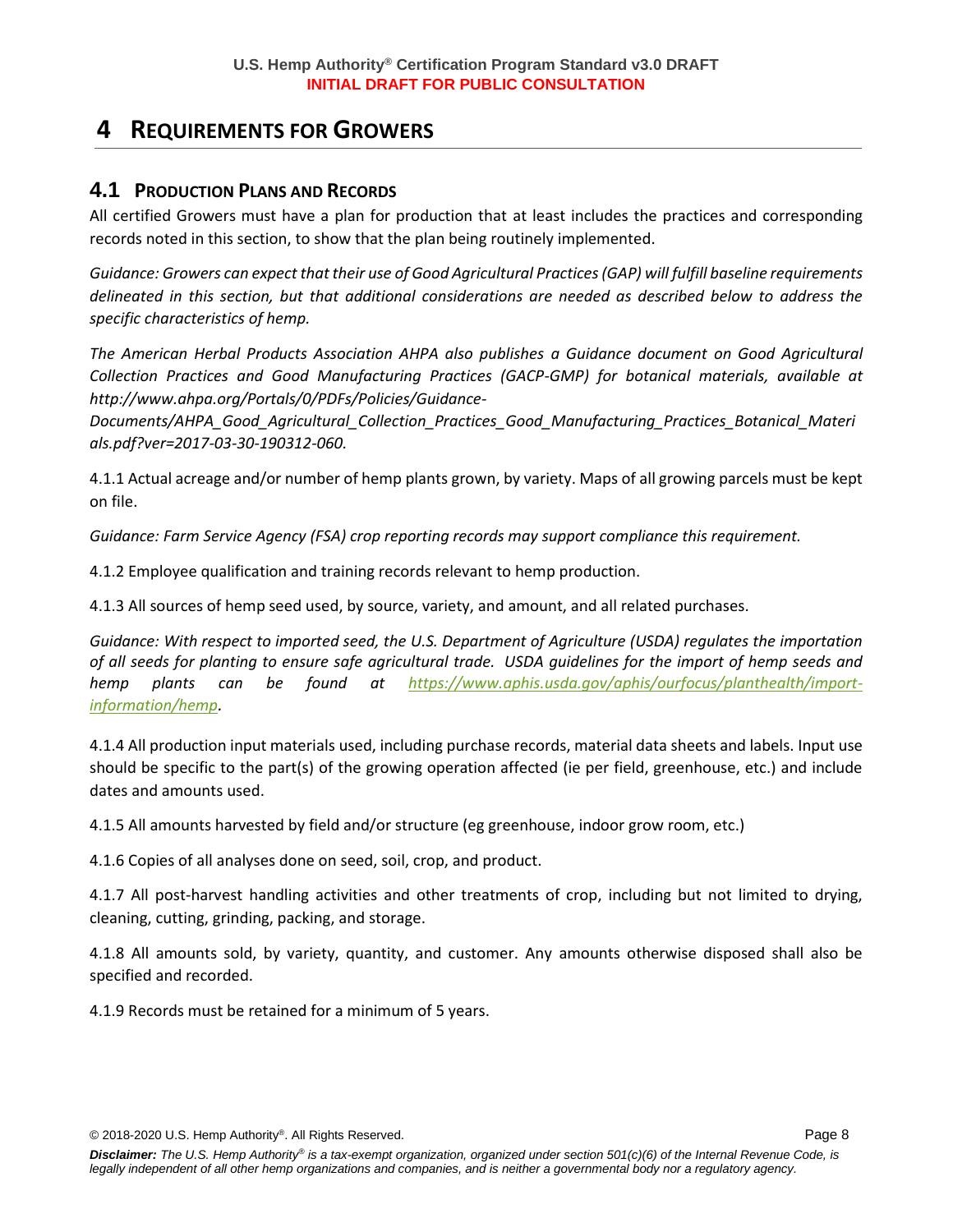### **4.2 PERSONNEL TRAINING, HYGIENE AND SAFETY**

Employees who grow, manufacture, package, or label hemp shall be qualified to do so, and must have the education, training, or experience to perform the assigned functions. Supervisors shall be qualified by education, training, or experience to supervise.

4.2.1 All persons involved in activities related to compliance with this Standard must be trained in the relevant requirements that pertain to their specific role. Training must be updated as changes are made to this Standard and/or to the operation itself.

4.2.2 All Grower operations must assure proper sanitation measures by and for employees. This includes adequate personal hygiene and washing facilities, appropriate clothing and tools to prevent contamination of crop, and guidelines about exclusion from work when personal health poses a risk to other workers or certified product.

4.2.3 All workers must be provided with appropriate training and personal protection equipment (PPE) to assure their safety with respect to use of equipment, contact with the crop, and materials used during production, harvest, and/or post-harvest handling.

4.2.4 Applicable laws regarding minimum wage, labor laws, child labor, forced labor, and human rights must be followed.

### **4.3 SOIL AND WATER MANAGEMENT AND RELATED HEMP PRODUCTION PRACTICES**

4.3.1 Growers must control erosion and protect wetlands, waterways and other non-cropped areas from degradation due to cropping techniques and/or use of input materials including but not limited to synthetic fertilizers and pesticides, manures and other biological preparations.

4.3.2 Soils must be sampled for laboratory analysis in preparation for certified production under this Standard. Samples must be taken for heavy metal concentration, pH, pesticide residues, and soil nutrient profile in order to establish a baseline measurement. Subsequent analyses may be required by the certification body dependent on the Grower's risk due to materials use and potential for contamination from sources outside the farm.

*Guidance: For proper soil sampling, see the International Plant Nutrition Institute's Grid Soil Testing at [http://www.ipni.net/publication/bettercrops.nsf/0/CDD207A2ADFB855385257D310068B14C/\\$FILE/BC-1994-](http://www.ipni.net/publication/bettercrops.nsf/0/CDD207A2ADFB855385257D310068B14C/$FILE/BC-1994-4%20p6.pdf) [4%20p6.pdf.](http://www.ipni.net/publication/bettercrops.nsf/0/CDD207A2ADFB855385257D310068B14C/$FILE/BC-1994-4%20p6.pdf)*

4.3.3 Laboratories conducting analyses included in 4.3.2 must be accredited to ISO 17025 for the specific tests involved.

*Guidance: This Standard does not mandate an additional requirement for THC testing at the Grower's operation since U.S. regulations (7 CFR 990) already require such sampling and testing by an authorized government agent. USDA does publish the following guidelines about hemp sampling on its website:*

<https://www.ams.usda.gov/sites/default/files/media/SamplingGuidelinesforHemp.pdf>

<https://www.ams.usda.gov/sites/default/files/media/GuidelinesforSamplingAgents.pdf>

<https://www.ams.usda.gov/sites/default/files/media/USDAHempSamplingTraining112719.pdf>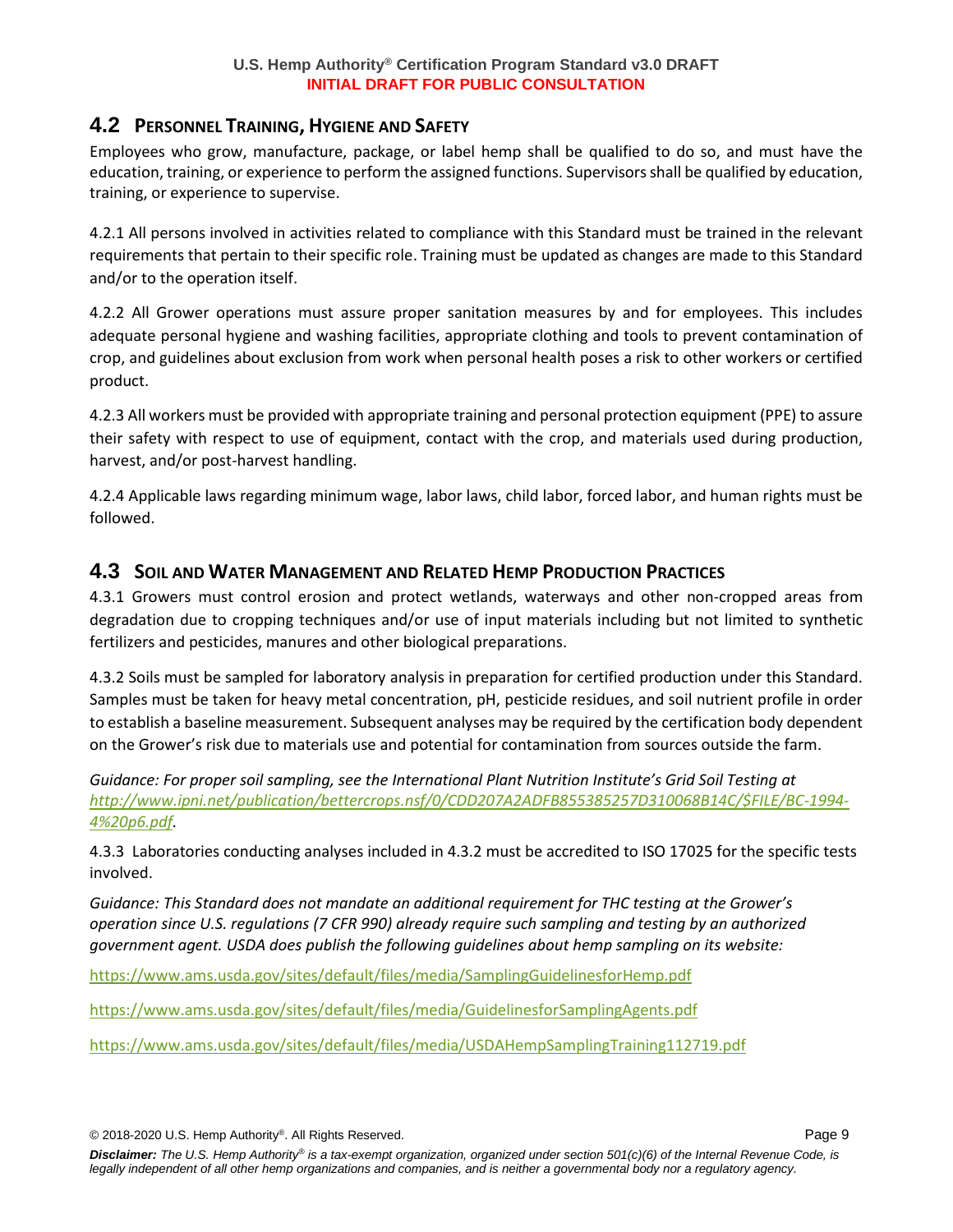4.3.4 Growers must have a soil nutrient management program that addresses the needs of their hemp crop(s) and optimizes use of fertility input materials. Fertility recommendations may be obtained from any source the Grower deems reputable. In any case, Growers must have their own rationale and method to evaluate the effectiveness of their program.

4.3.5 Growers must employ a system of integrated pest management that guides their use of pesticides (which includes fungicides, herbicides, and any other crop protection materials) so as to mitigate associated environmental damage and contamination of the crop with chemical residues. All materials used must be in accordance with their specific label restrictions for the jurisdiction where they are used.

4.3.6 Sowing and production techniques must be done with equipment that is properly cleaned so as to avoid contamination of the crop by unintended materials.

4.3.7 Harvest must be done in a manner that does not contaminate the crop with chemicals and enables the maximum practical traceability back to the field.

### **4.4 POST-HARVEST HANDLING, STORAGE AND SHIPPING**

4.4.1 Harvested hemp should be cleaned of non-hemp related matter (foreign material) and dried or otherwise maintained under conditions of preservation (eg cold storage) as soon as possible following harvest.

*Guidance: Drying can be done in an oven or dehydrator as necessary, especially in more humid climates. Drying temperatures should not be low enough that negative effects on quality is minimized.*

4.4.2 Storage of hemp shall be under appropriate conditions of temperature, humidity, and light so that the identity, purity, strength, and composition of the components and hemp are not affected as appropriate for the variety and purpose(s) from which the crop shall be used. Storage of hemp shall also be done in a manner that protects it from infestation by pests.

4.4.3 Transportation of hemp shall be under conditions that will protect the hemp against contamination, adulteration, and/or deterioration of desired quality. Growers must verify and document that transport vehicles are clean and protect certified inputs from damage or contamination.

4.4.4 Packaging must not be coated with or otherwise contain any materials (eg fungicides, mold inhibitors, etc.) that may contaminate the hemp.

4.4.5 All package labels should at a minimum state variety, lot number and/or harvest date, and Grower name.

4.4.6 Growers must regularly monitor off-site storage units and document their monitoring activities to assure compliance with these standards.

4.4.7 Exported goods must be accompanied by permits and declarations as required by the operator's legal jurisdictional authorities, as well as other relevant requirements of this Standard. Operators are responsible for demonstrating their knowledge of applicable legal requirements and their methods for keeping up to date on them.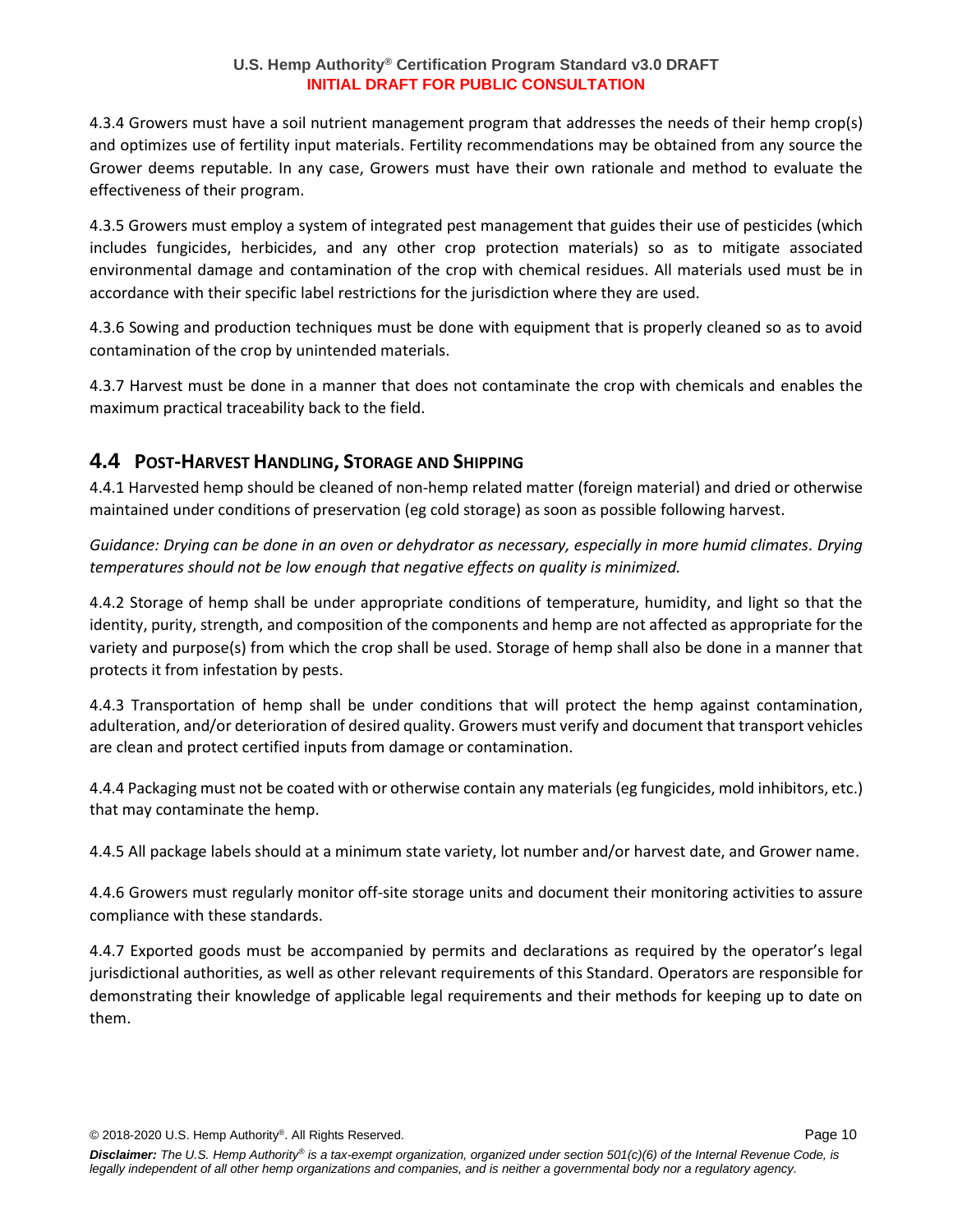# **5 REQUIREMENTS FOR PROCESSOR/MANUFACTURERS**

## **5.1 PRODUCT SAFETY**

5.1.1 Operators must demonstrate their awareness of product quality and safety and production practices, applicable regulatory requirements, and their methods for adhering to those requirements. Operators must establish and maintain documentation that reflects ongoing adherence to such requirements.

*Guidance: Processor/manufacturers subject to imminent FDA regulation for their respective areas of activity related to hemp products must comply with the Federal Food, Drug and Cosmetic Act -- as amended by the Food Safety and Modernization Act -- as a baseline in addition to the requirements in this Standard.*

5.1.2 Facilities producing dietary supplements must demonstrate how they follow current Good Manufacturing Practices (cGMPs) as specified in 21 CFR 111.

5.1.3 Facilities producing human and animal food products must show how they follow applicable food safety measures as specified in 21 CFR 117 and 21 CFR 507, respectively.

*Guidance: The FDA provides comprehensive information on Current Good Manufacturing Practices (CGMP) for foods and supplements on their website at this link: [https://www.fda.gov/food/guidance](https://www.fda.gov/food/guidance-regulation-food-and-dietary-supplements/current-good-manufacturing-practices-cgmps)[regulation-food-and-dietary-supplements/current-good-manufacturing-practices-cgmps](https://www.fda.gov/food/guidance-regulation-food-and-dietary-supplements/current-good-manufacturing-practices-cgmps)*

*Examples of evidence to demonstrate compliance may include but are not limited to a GMP certificate and corresponding report with corrective action plans and/or a recognized FSMA training acknowledgement.*

5.1.4 Facilities producing cosmetics and other non-ingestible personal care products must show how they follow applicable measures to ensure products are manufactured consistent with Good Manufacturing Practices (GMP).

*Guidance: The FDA provides guidance for the industry on Cosmetic Good Manufacturing Practices at this link: [https://www.fda.gov/regulatory-information/search-fda-guidance-documents/draft-guidance-industry](https://www.fda.gov/regulatory-information/search-fda-guidance-documents/draft-guidance-industry-cosmetic-good-manufacturing-practices)[cosmetic-good-manufacturing-practices](https://www.fda.gov/regulatory-information/search-fda-guidance-documents/draft-guidance-industry-cosmetic-good-manufacturing-practices)*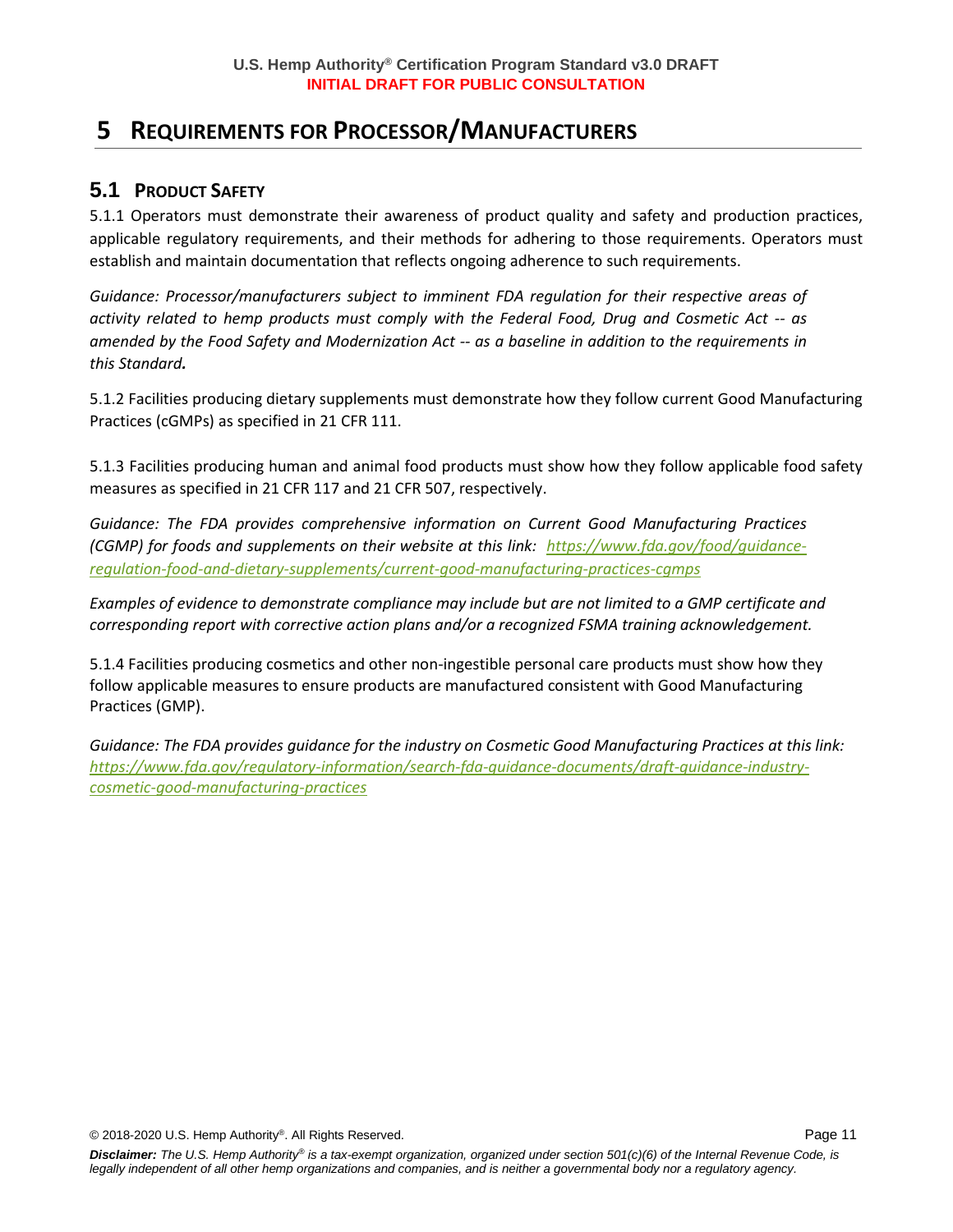5.1.5 Facilities manufacturing over-the-counter (OTC) drug products officially registered in the FDA's National Drug Code Directory must demonstrate compliance with relevant Good Manufacturing Practices for drugs pursuant to 21 CFR 210.

*Guidance: The FDA provides guidance for the industry on Good Manufacturing Practices for over-the-counter topical drugs, which can be searched for at this link: https://www.fda.gov/regulatory-information/search-fdaguidance-documents.*

5.1.6 Facilities manufacturing hemp-derived products) not subject to clauses 5.1.2 through 5.1.5 (for example textiles, other hemp fiber-based products, construction materials, other durable goods, inhalable products) must conduct a risk analysis of all activities pertaining to handling of all inputs used in the manufacturing of such products to be certified under this Standard. They must identify all critical control points to assure that the final products meet specifications for contaminants and are free of unspecified materials of any kind.

## **5.2 SANITATION & HYGIENE**

5.2.1 All facility spaces, equipment, and tools must be free of physical, chemical, and biological contaminants prior to and during their use in making certified products. Exterior and interior spaces must have sufficient room to enable their ongoing cleaning, monitoring, and maintenance.

5.2.2 Personnel involved with processing and manufacturing of certified products must employ personal hygiene practices and have adequate facilities to do so.

5.2.3 Personal protection equipment (PPE) must be used as necessary so that workers are protected and do not act as vectors for contaminants, foreign matter, or pathogens.

5.2.4 Water used in processing, as an input or in sanitation, must meet applicable legal potability requirements.

5.2.5 All cleansers, sanitizers, and disinfectants that may affect certified production and products in any way must be specified as to their storage and method of use.

5.2.6 Sanitation Standard Operating Procedures (SSOPs) and/or associated records must document practices as necessary to show compliance with section 5.1.

5.2.7 Routine sanitation measures must be logged as to the materials used, timing, methods, and persons doing the task. Documentation must include a validation step to affirm the process was effective as intended.

5.2.8 All materials used for pest control at the facility (exterior and interior spaces) must be specified as to their storage, method, and frequency of use. Measures must be taken to assure compliance with clause 5.2.1, as well as avoid contamination of all inputs and packaging materials used in the manufacture of certified products. All such ongoing activities must be documented.

# **5.3 INPUT SOURCING & SUPPLIER QUALIFICATION**

5.3.1 The operation must specify its own requirements for each kind of input (hemp and hemp-based materials, other ingredients, and processing aids) it uses to manufacture certified products. Specifications for each hempbased input must at least reflect legal compliance requirements with respect to maximum allowable THC content.

5.3.1.1 A risk analysis or specifications and associated approval procedures must be documented for each kind of input used in certified products, including but not limited to potential biological, chemical, physical, irradiation and/or economically-motivated safety hazards (including adulteration or other fraudulent activity).

<sup>© 2018-2020</sup> U.S. Hemp Authority® . All Rights Reserved. Page 12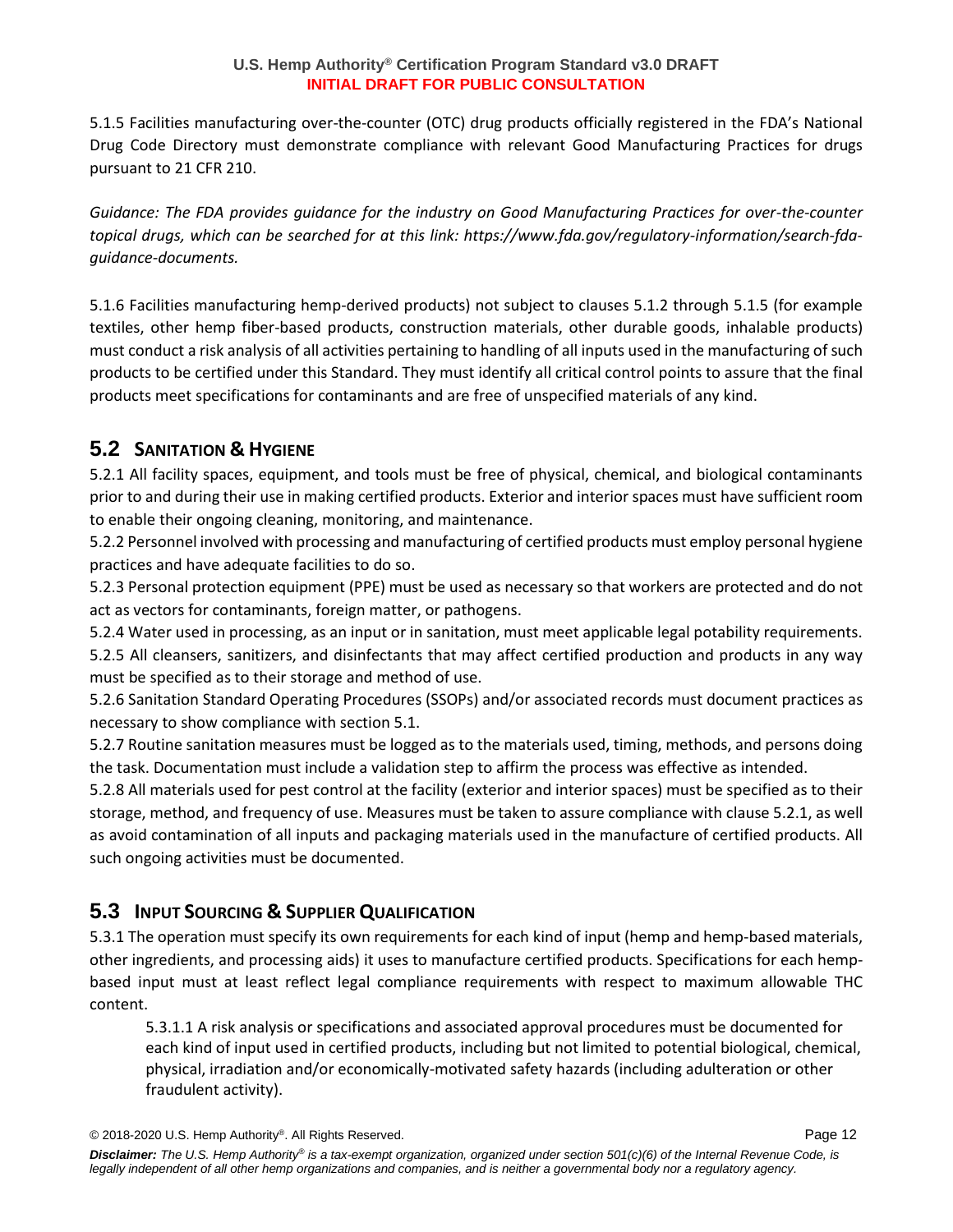5.3.2 Operators must establish a qualification procedure for all suppliers of ingredients used in certified products. This procedure must be followed and documented for each approved supplier, and a current list of approved suppliers maintained.

5.3.3 Sources of approved hemp and hemp-derived inputs must either be (i) certified under the U.S. Hemp Authority Certification Program, with valid certificates maintained on file; or (ii) be verified fully compliant with the U.S. Hemp Authority Standard through the operator's own due diligence, which must be documented.

5.3.4 Operators must always either receive inputs with relevant valid analyses already done to address their own established specifications or must conduct such analyses themselves. Parameters for analyses must be specified per input.

5.3.5 Non-hemp inputs may be sourced according to specifications as delineated in clause 5.3.1.

*Guidance: 5.3.1 presumes necessities pertinent to section 5.1 are also followed.*

5.3.6 Any inputs, packaging or other materials received for activities under this Standard must be documented. All documents issued by the supplier as well as those kept the receiving operation as required by this Standard must be on file.

5.3.7 Imported inputs must be accompanied by permits and declarations as required by the operator's legal jurisdictional authorities. Operators are responsible for demonstrating their knowledge of applicable legal requirements and their methods for keeping up to date on them.

5.3.8 Operators must identify any inputs found to be non-conforming and document their disposition.

## **5.4 SAMPLING AND TESTING OF INPUTS AND PRODUCTS**

5.4.1 Processor/Manufacturers must implement sampling and testing plans for hemp and hemp derivatives in a manner that is statistically significant, yields a statistically representative sample for analysis and yields a result with a minimum confidence level of 95%. Operators must specify their sampling procedure, which must be evaluated and approved by the certification body.

*Guidance: If a Processor wishes to composite samples, this may be done in a manner that ensures that any single sample exceeding specification limits produces a positive result for the composite sample as a whole.* 

5.4.2 Sampling procedures must retain enough of the sample to enable at least one repetition of the analysis in case questionable results are obtained. Samples must be retained for at least the stated shelf life of the certified product.

5.4.3 Laboratories conducting analyses must be accredited to ISO 17025 for the specific tests involved.

5.4.4 Cannabinoid quantification methods must be able to determine the concentration of target cannabinoids and must effectively distinguish *Cannabis* as either legal hemp or marijuana.

5.4.4.1 Methods must be accurate and precise at concentrations that bracket 0.3% THC<sup>6</sup> on a dry weight basis. Laboratories must adopt fit for purpose validated analytical methods that meet AOAC<sup>7</sup> SMPR

© 2018-2020 U.S. Hemp Authority® . All Rights Reserved. Page 13

*Disclaimer: The U.S. Hemp Authority® is a tax-exempt organization, organized under section 501(c)(6) of the Internal Revenue Code, is legally independent of all other hemp organizations and companies, and is neither a governmental body nor a regulatory agency.*

<sup>6</sup> 7 CFR 990.3(a)(3) states" … testing methodology must consider the potential conversion of delta-9 tetrahydrocannabinolic *acid* (THC-A) in hemp into THC and the test result measures total available THC derived from the sum of the THC and THC-A content." <sup>7</sup> AOAC International (formerly Association of Analytical Chemists); SMPR is standard method performance requirements.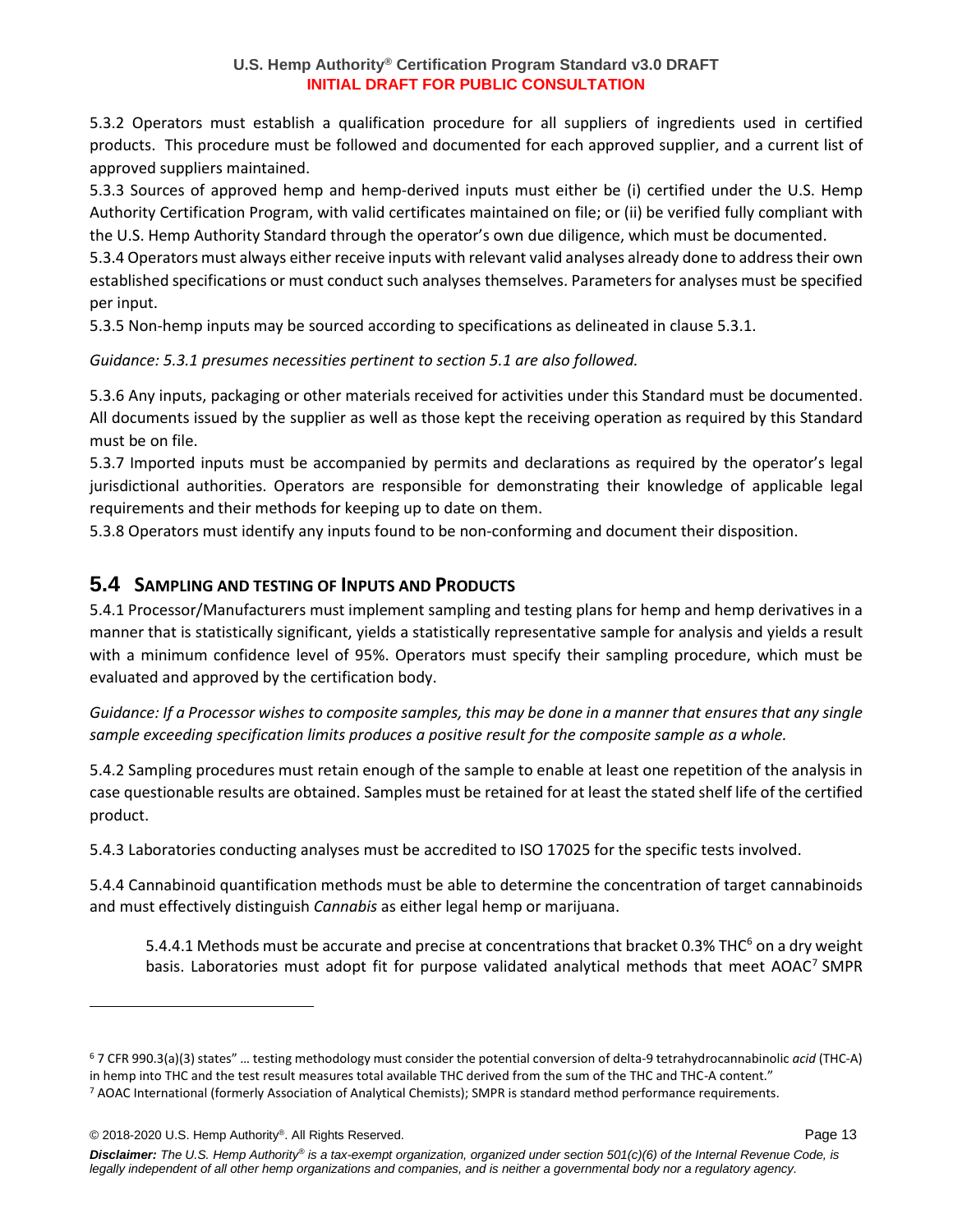2019.003, such as AOAC Official Method of Analysis 2018.11, or use equivalent official methods. (See also [https://www.aoac.org/wp-content/uploads/2019/10/SMPR-2019\\_003.pdf\)](https://www.aoac.org/wp-content/uploads/2019/10/SMPR-2019_003.pdf).

5.4.5 Testing of hemp and hemp derivatives for contaminants (heavy metals, pesticides, microbiology and mycotoxins), as required by the Processor/Manufacturer's specifications and in line with clause 5.3.1.1, must follow guidance as listed in the American Herbal Pharmacopoeia *Cannabis* Monograph, "Standards of Identity, Analysis and Quality Control" and the following AHPA Guidance Documents, unless said testing is determined by the certification body to be equivalent or better than those cited here::

*Guidance: Testing for contaminants prior to processing is recommended to reduce the potential for finished products to test above legal or otherwise specified limits.*

5.4.5.1 For pesticides, limits of quantitiation for foods are listed in AOAC Official Method 2007.1, "Pesticide Residues in Foods" at [http://www.weber.hu/Downloads/SPE/QuEChERS/AOAC\\_2007\\_01.pdf.](http://www.weber.hu/Downloads/SPE/QuEChERS/AOAC_2007_01.pdf) Tolerances for pesticides (EPA) are published in the CFR. [https://www.ecfr.gov/cgi](https://www.ecfr.gov/cgi-bin/ECFR?page=browse)[bin/ECFR?page=browse.](https://www.ecfr.gov/cgi-bin/ECFR?page=browse) Alternatively, the limits set by the California Bureau of Cannabis Control may be used; please see [https://bcc.ca.gov/law\\_regs/cannabis\\_order\\_of\\_adoption.pdf.](https://bcc.ca.gov/law_regs/cannabis_order_of_adoption.pdf)

*Guidance: . Note that most pesticide testing panels do not include glyphosate; thus, if glyphosate testing is desired, that request must generally be specifically and separately made to the lab.*

5.4.5.2 For heavy metals:

[http://www.ahpa.org/News/LatestNews/tabid/96/ArtMID/1179/ArticleID/226/Default.aspx](https://globalidgroup-my.sharepoint.com/personal/dgould_foodchainid_com/Documents/Documents/hemp/USHA/Standard/v3/%09http:/www.ahpa.org/News/LatestNews/tabid/96/ArtMID/1179/ArticleID/226/Default.aspx)

*Guidance: AHPA guidance does not include the stricter limits for lead consumption required in the state of California under Proposition 65.*

5.4.5.3 For microbiology and mycotoxins: Extraction processes should remediate the mycotoxin presence in the extracted material. The processor/manufacturer shall establish the microbiological and mycotoxin levels taking into consideration the intended consumer use of the finished product. For guidance, please see AHPA Guidance Document, "Microbiology & Mycotoxins," found at[:http://www.ahpa.org/Portals/0/PDFs/Policies/Guidance-](http://www.ahpa.org/Portals/0/PDFs/Policies/Guidance-Policies/AHPA_Microbiology___Mycotoxin_Guidance.pdf?ver=2016-04-26-121351-030)[Policies/AHPA\\_Microbiology\\_\\_\\_Mycotoxin\\_Guidance.pdf?ver=2016-04-26-121351-030](http://www.ahpa.org/Portals/0/PDFs/Policies/Guidance-Policies/AHPA_Microbiology___Mycotoxin_Guidance.pdf?ver=2016-04-26-121351-030)

*Guidance: microbiology limits are based on products consumed orally.*

5.4.6 Analytical specifications must be established for all finished products, including quantitative limits on contaminants including pesticides and heavy metals, residual solvents, microbiological pathogens and toxins, target quantities of cannabinoids, and THC.

5.4.7 Each finished batch of product must be sampled and tested to assure that it meets specifications. Sampling and testing must be done in accordance with clauses 5.4.1 through 5.4.4.

### **5.5 PRODUCTION & PROCESS CONTROLS**

5.5.1 Inputs must be received in a manner that prevents contamination, affirms the integrity of the packaging, follows the facility's established procedure for sampling and sample retention per section 5.4 and distinguishes between accepted and rejected lots. In the case of rejected lots, the disposition of those lots must be recorded. 5.5.2 All inputs must be properly labeled at all times and must include identity of material and lot number.

```
© 2018-2020 U.S. Hemp Authority®
. All Rights Reserved. Page 14
```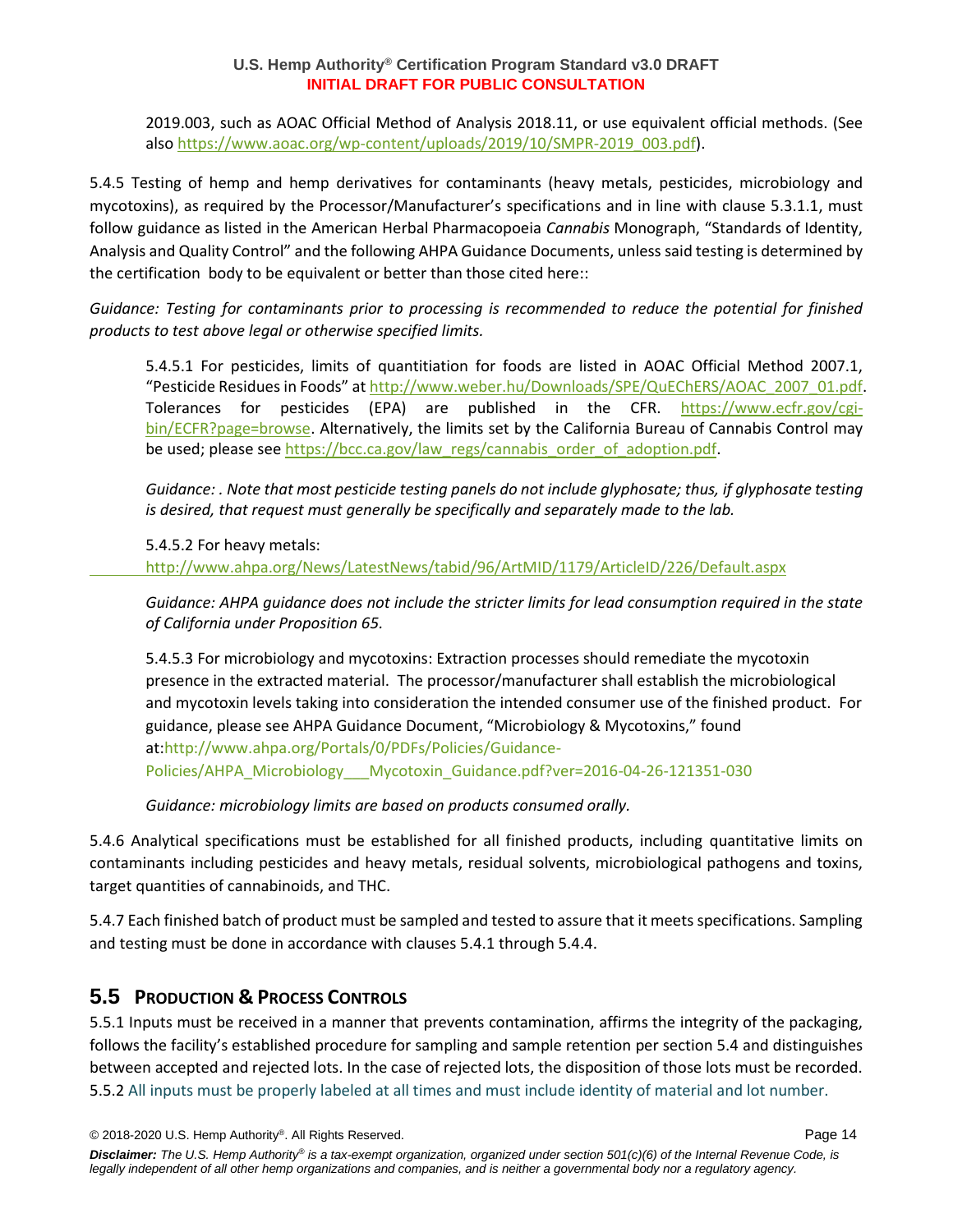5.5.3 Inputs and finished products must be traceable by batch or lot back to the source(s) from which they each are obtained. All transfer and use of inputs must be reflected in documentation**.**

5.5.4 All approved inputs must be received, stored, and processed during all stages of handling and processing to keep them separate from commingling with non-approved inputs**.**

5.5.5 All formulation components must meet the requirements of this Standard for a given product to be certified.

5.5.6 All movements and transformations of inputs into final products must be duly recorded as to the equipment used, the exact amounts and lot numbers of each input used, the final output of product, specific byproducts created and their disposition, and quantity wasted or lost during the process.

5.5.7 All work-in-progress must be clearly labeled to maintain its product and lot identity.

5.5.8 Packaging materials must be received, stored, and used in a manner that prevents contamination of finished products by any unapproved substances, whether from the surrounding environment or from the packaging material itself.

5.5.9 Non-retail containers of finished goods must be labeled to at least indicate the product lot number.

5.5.10 Retail containers of finished goods must comply with section 6.2 of this Standard.

### **5.6 STORAGE, TRANSPORTATION & DISTRIBUTION**

5.6.1 Operators must have an inventory tracking system in place that updates all quantities of stock as changes occur.

*Guidance: For larger facilities, it is advisable that the inventory system also indicate the exact locations of different kinds of stock*.

5.6.2 Storage areas must protect the quality of goods stored by providing adequate space, environmental conditions (including but not limited to temperature and humidity), and protection from the elements, pests, and potential contaminants (physical, chemical, or biological).

5.6.3 Operators must regularly monitor off-site storage units as relevant and document their monitoring activities to assure compliance with these standards.

5.6.4 Operators must verify and document that transport vehicles are clean and protect certified inputs from damage or contamination.

*Guidance: Special attention should be paid to goods shipped in permeable containers (eg raw hemp biomass).*

5.6.5 Up-to-date records must be maintained for amounts of hemp-based ingredients and finished products sold, discarded, or otherwise used (eg as samples).

5.6.6 Exported goods must be accompanied by permits and declarations as required by the operator's legal jurisdictional authorities, as well as other relevant requirements of this Standard. Operators are responsible for demonstrating their knowledge of applicable legal requirements and their methods for keeping up to date on them.

# **5.7 QUALITY CONTROL**

5.7.1 Record Keeping – Operators must maintain records to demonstrate compliance with these Guidance Procedures and have them readily available to certification body personnel. Records must be retained for at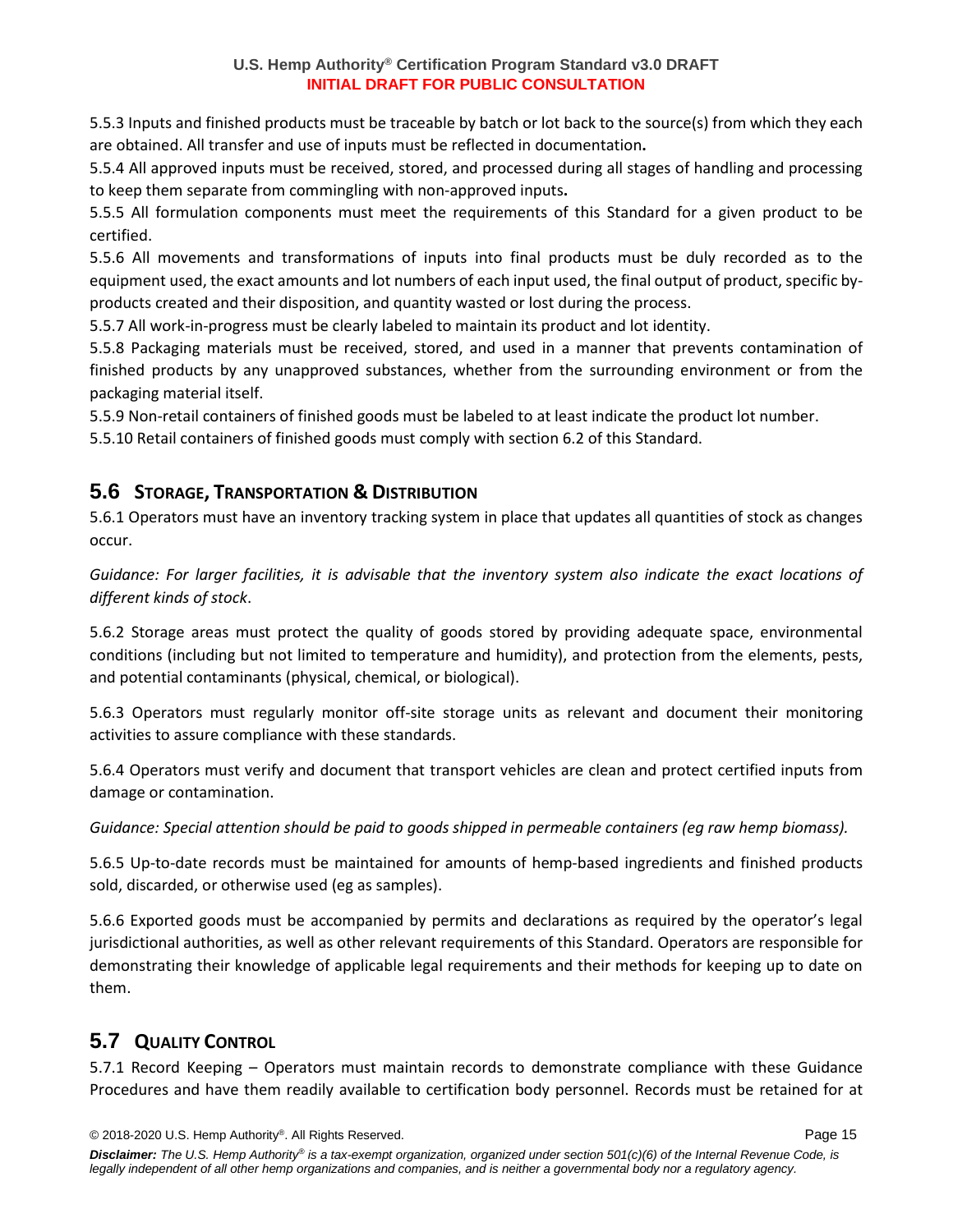least five (5) years, or longer if required by the authority having jurisdiction. Records must be stored in such a way that they remain legible and retrievable.

*Guidance: Electronic records should be backed up regularly to assure that redundant copies exist. Hard-copy documents must be stored so that they are protected from degradation by the elements.*

5.7.2 Document control – A system must be in place to assure that all personnel use the most current version of any given document involved with certified production.

5.7.3 Employee training – All personnel undertaking any activity involved with certified production under this Standard must be trained in the operation's specified procedures for complying with this Standard. Personnel must be able to demonstrate their knowledge of their related responsibilities. Training must be effectively documented and updated as changes are needed.

5.7.4 Equipment calibration – All equipment used in certified production must be regularly and appropriately calibrated to assure that processes and measurements are controlled and accurate. Operators must document how such calibration has been done.

5.7.5 Sample retention – Samples of hemp-specific inputs and finished products must be maintained for each production lot and held under environmental conditions that mitigate degradation for at least the stated shelflife of the product in question.

*Guidance: It is recommended to retain samples for longer than the minimum specified above.*

5.7.6 Hold and release – Operators must have a system in place to hold (quarantine) all finished products for final inspection and quality control measures before they are released for distribution outside the facility.

5.7.7 Non-conforming materials – Products or inputs failing to conform with internal specifications or those of this Standard must not be used or distributed for certified production. Their disposition must be documented. A root-cause analysis of the reason for the nonconformance must be undertaken and documented along with corrective actions to prevent recurrence.

*Guidance: Non-conforming materials in some cases may be re-worked in order to make them usable for certified production; the operation must have specific written guidelines, procedures, and documentation to reflect compliance with this Standard.*

5.7.8 Recalls – A product recall system must be in place and verified at least annually to assure its effectiveness, and all such actions (real or mock) documented as to when they occurred and the results.

*Guidance: The recall must be achievable within 4 hours.*

5.7.9 Complaints – Operators must have a system in place to receive, log, respond to and resolve any complaints received about its products or operations. At a minimum documentation must include the original complaint in the form received, the date, the nature of the complaint, the response, and the resolution. Complaints received only verbally must be documented by the processor/manufacturer.

5.7.10 Internal audit – Operators must at least annually conduct an internal audit of its physical operations and record keeping in conformance with this Standard, with the results documented along with any corrective actions and timelines for achieving them.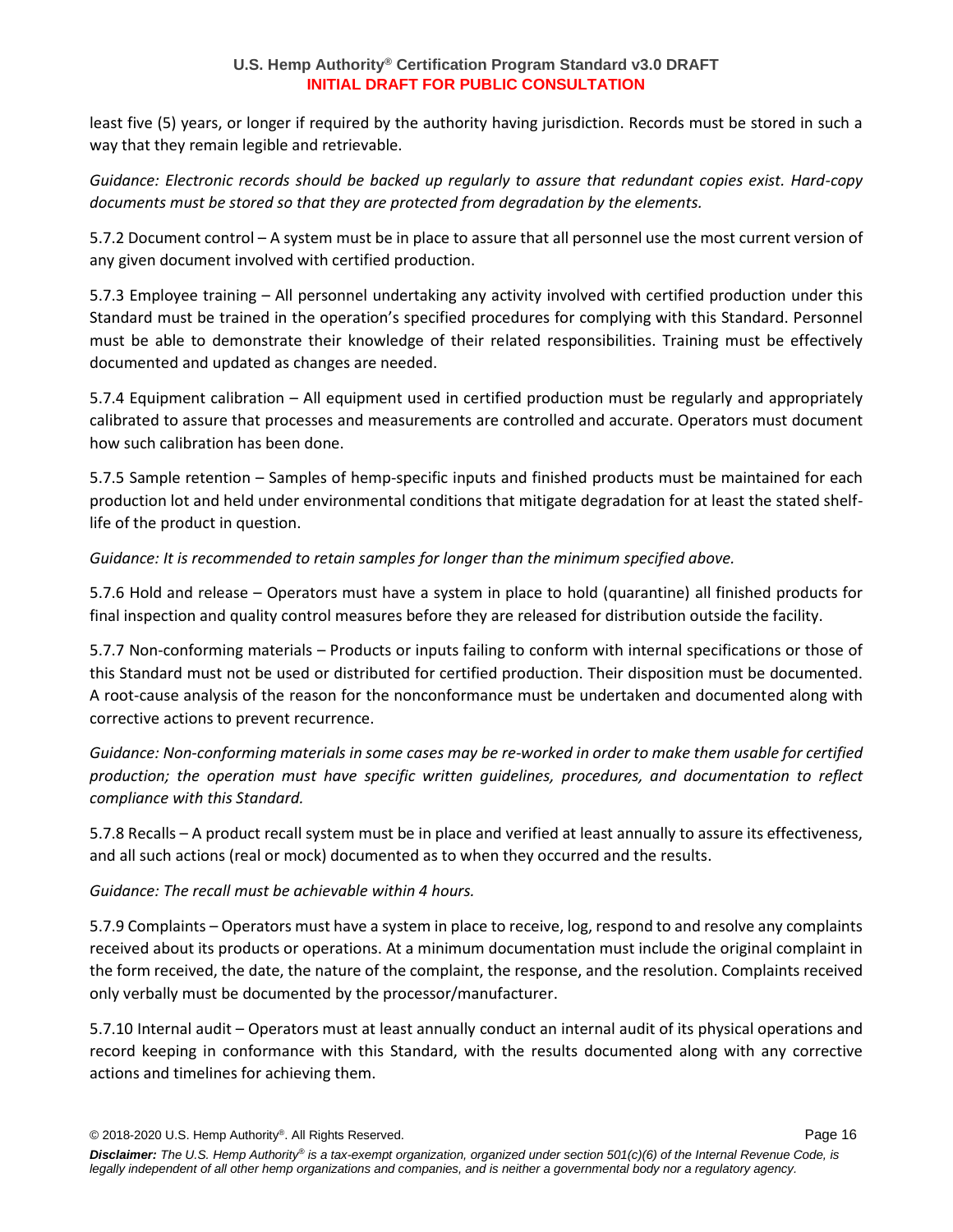# **6 BRAND OWNERS**

### **6.1 PRODUCT SOURCING**

6.1.1 The Brand Owner must specify its own requirements for each product it sells under this Standard. Specifications for each product must include the full formulation such that label declarations at least reflect legal compliance requirements with respect to ingredient content and maximum allowed contaminants for their product category, as well as for THC content.

*Guidance: It is advisable for written specifications to refer to compliance with the U.S. Hemp Authority Standard*.

6.1.2 Brand Owners must establish a qualification procedure for all suppliers of certified products. This procedure must be documented as having been followed for each approved supplier, and a current list maintained of approved suppliers.

6.1.3 Sources of approved products must either be (i) from operations certified under the U.S. Hemp Authority Certification Program; or (ii) be verified fully compliant with the U.S. Hemp Authority Standard through the Brand Owner's own due diligence, which must be duly documented.

6.1.4 Brand Owners must receive products with relevant valid analyses already done and documented in accordance with this Standard or must conduct such analyses themselves. The parameters for analyses must be specified per product.

## **6.2 LABELING**

6.2.1 All products labeled for consumer use must be labeled according to applicable parts of Title 21 of the Code of Federal Regulations for foods and dietary supplements, the Food Drug & Cosmetic Act for cosmetics as applicable, as well as any additional state or tribal government requirements. Brand Owners are responsible for demonstrating how they stay informed of what legal labeling requirements apply to their operations regardless of the type of product(s), and how they follow such requirements on an ongoing basis.

*Guidance: Federal regulations that merit compliance include:*

- *21 CFR §§ 101.1-101.108, 190.6—Food Labeling (including Dietary Supplements)*
- *21 CFR §§ 111.1-111.610—Current Good Manufacturing Practice in Manufacturing, Packaging, Labeling, or Holding Operations for Dietary Supplements*
- *21 CFR §§ 117.1-117.475—Current Good Manufacturing Practice, Hazard Analysis, and Risk-Based Preventive Controls for Human Food*
- *21 CFR §§ 701.1-701.30—Cosmetics Labeling*
- *21 CFR §§ 740.1-740.19—Cosmetic Product Warning Statements*

6.2.1 All labels for products certified under this Standard must be approved in writing by the certification body.

6.2.2 For hemp ingredients grown outside the United States, a country-of-origin statement must be included on the label, conspicuous and in close proximity to the name and address of the firm responsible for processing,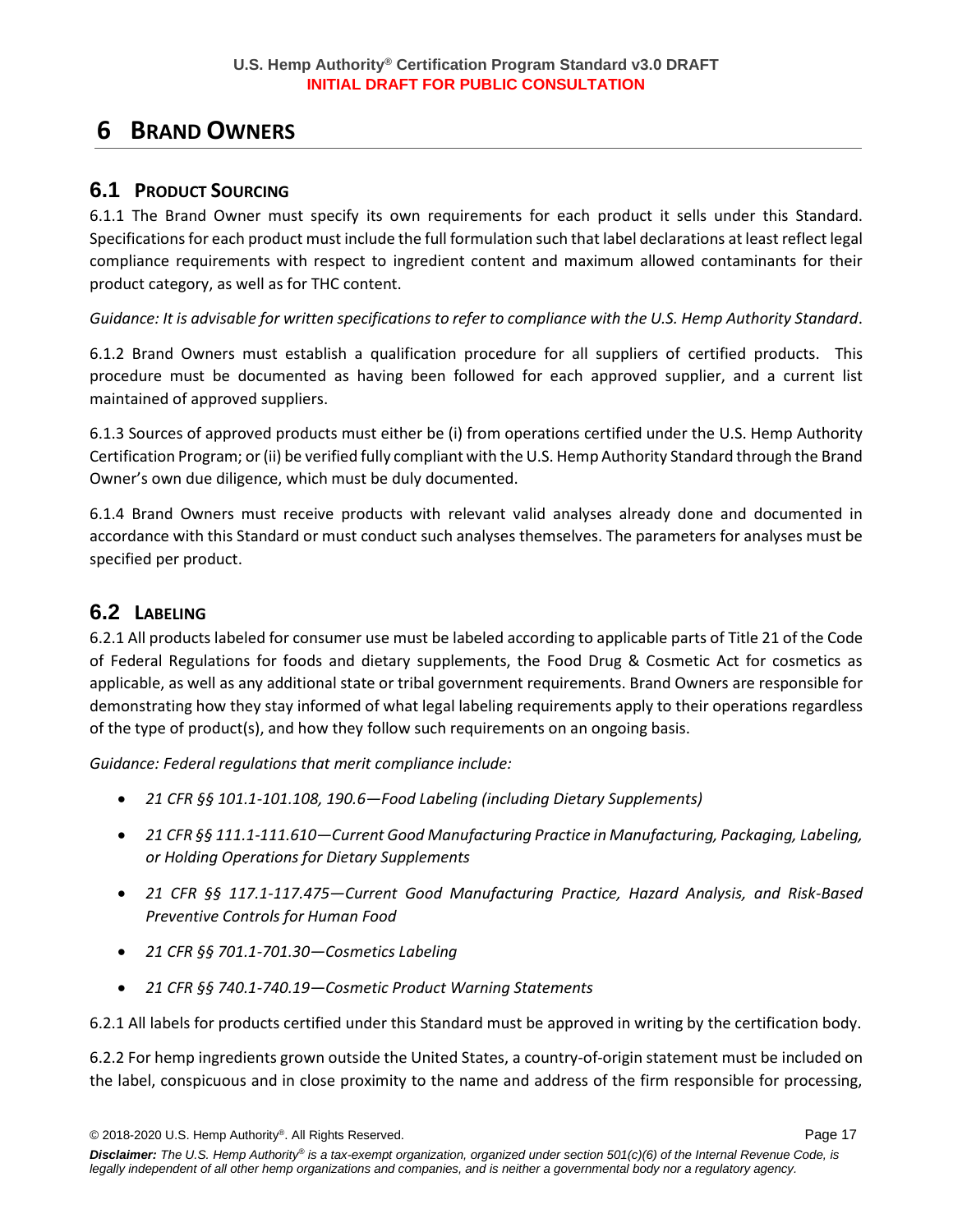manufacturing or distribution of the product, and at least comparable in size of lettering. Country abbreviations are not acceptable.

*Guidance: 19 CFR 134 describes country of origin marking requirements. All finished hemp products derived from hemp grown in the United States may be labeled with a statement such as "produced from hemp grown in the U.S."*

6.2.3 Certified products under this Standard may not include any bioengineered substance unless duly disclosed on the product label in accordance with 7 CFR 66 (National Bioengineered Food Disclosure Standard).

6.2.4 Use of the terms "broad spectrum," "full spectrum," and "isolate" on labels shall be consistent with the definitions of these terms in Section 1 of this Standard. Any use of isolate(s) shall be disclosed on the supplement facts panel, nutrition facts panel, or ingredients list, as required under federal labeling regulation.

6.2.5 Nutrition Facts panels and allergen statements must be included on food and beverage products and supplement fact panels must be included on dietary supplement products.

*Guidance:*

*Food and beverage nutrition fact panels should follow FDA guidelines that are outlined in the FDA Food Labeling Guide, found at:* 

*[https://secure.in.gov/isdh/files/Food\\_Labeling\\_Guide\(1\).pdf](https://secure.in.gov/isdh/files/Food_Labeling_Guide(1).pdf)*

*Supplement fact panels should follow FDA guidelines that are outlined in the FDA's Dietary Supplement Guide, found at: [https://www.fda.gov/food/dietary-supplements-guidance-documents-regulatory](https://www.fda.gov/food/dietary-supplements-guidance-documents-regulatory-information/dietary-supplement-labeling-guide)[information/dietary-supplement-labeling-guide](https://www.fda.gov/food/dietary-supplements-guidance-documents-regulatory-information/dietary-supplement-labeling-guide)*

*Cosmetics should be labeled consistent with the FDA's Cosmetic Labeling Guide, found at:*

### *<https://www.fda.gov/media/88234/download>*

6.2.6 Claims must be truthful and not misleading. In particular, claims of products being "free" of certain materials (eg THC, heavy metals, pesticides) or having "zero" content (eg "zero GMOs" or "zero pesticides") are not considered realistic given the limits of analytical detection methods.

6.2.7 No products may have labels or marketing that claim to diagnose, treat, prevent or cure any disease or have therapeutic effects, with the exception of Over-The-Counter topical drug products officially registered in the FDA's National Drug Code Directory.

6.2.8 All dietary supplements intended to support the structure or function of the body must include a disclaimer such as: "This product is not intended to diagnose, treat, cure or prevent any disease."

*Guidance: products containing measurable amounts of cannabinoids should include proper warnings and cautions, such as the following:*

• *This product should be used with caution when driving motor vehicles or operating heavy machinery.*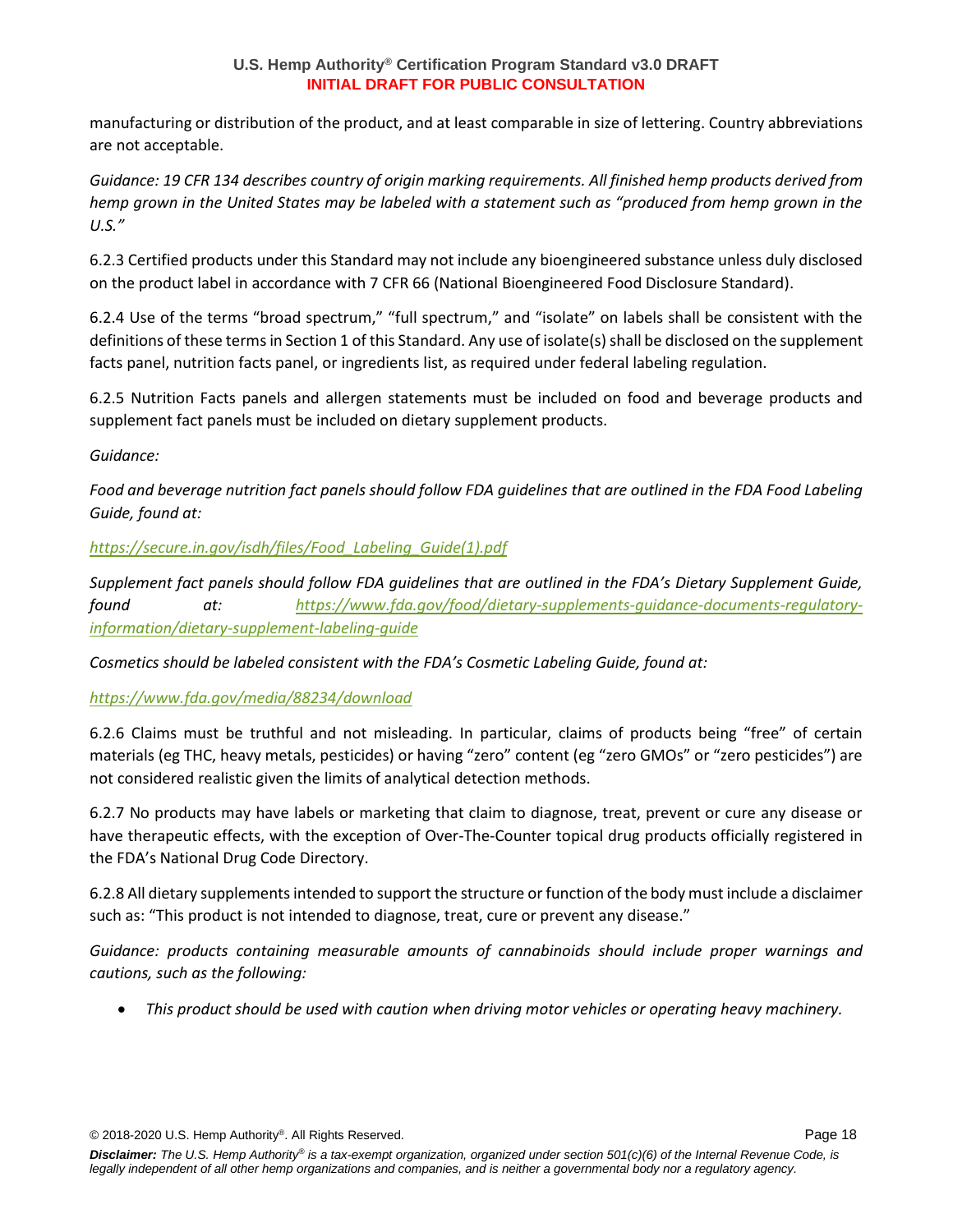- *Use this product under the guidance of a physician if you have a medical condition, are pregnant or lactating<sup>8</sup> .*
- *Keep out of the reach of children.*
- *This product was manufactured from hemp material that meets federal requirements for hemp products; however, consumption may be flagged by some drug tests.*
- *Use with caution if subject to urinalysis.*

6.2.9 All finished product packages labels must include a lot code that may be used to trace the product back to the manufacturer and thereby to its activities and the inputs used to make the product.

*Guidance: The code can be a "best by" or expiration date as long as that can be used to trace to the relevant manufacturing data.*

6.2.10 Use of the U.S. Hemp Authority seal may must be in accordance with the U.S. Hemp Authority's related Licensing Agreement and its Trademark and Branding Guidelines.

## **6.3 STORAGE & DISTRIBUTION**

6.3.1 Brand Owners must have an inventory tracking system in place that updates all stock as changes occur, by storage unit/location.

6.3.2 Storage and distribution units must protect the quality of goods stored by providing adequate space, environmental conditions, and protection from the elements, pests, and potential contaminants (physical, chemical, or biological).

6.3.3 All stored products must be clearly labeled to enable their identification.

6.3.4 Brand Owners must document how they regularly monitor off-site storage units and document their monitoring activities that address compliance with this Standard.

6.3.5 Brand Owners must demonstrate how they verify that transport vehicles are clean and protect certified inputs from damage or contamination.

6.3.6 Exported goods must be accompanied by permits and declarations as required by the Brand Owner's legal jurisdictional authorities, as well as other relevant requirements of this Standard. Brand Owners are responsible for demonstrating their knowledge of applicable legal requirements and their methods for keeping up to date on them.

## **6.4 QUALITY CONTROL & RECORDS**

6.4.1 Brand Owners must maintain records to demonstrate compliance with these Guidance Procedures and have them readily available to certification body personnel. Records must be retained for at least five (5) years,

<sup>&</sup>lt;sup>8</sup> Note: FDA strongly advises against the use of CBD in any form during pregnancy or while breastfeeding.